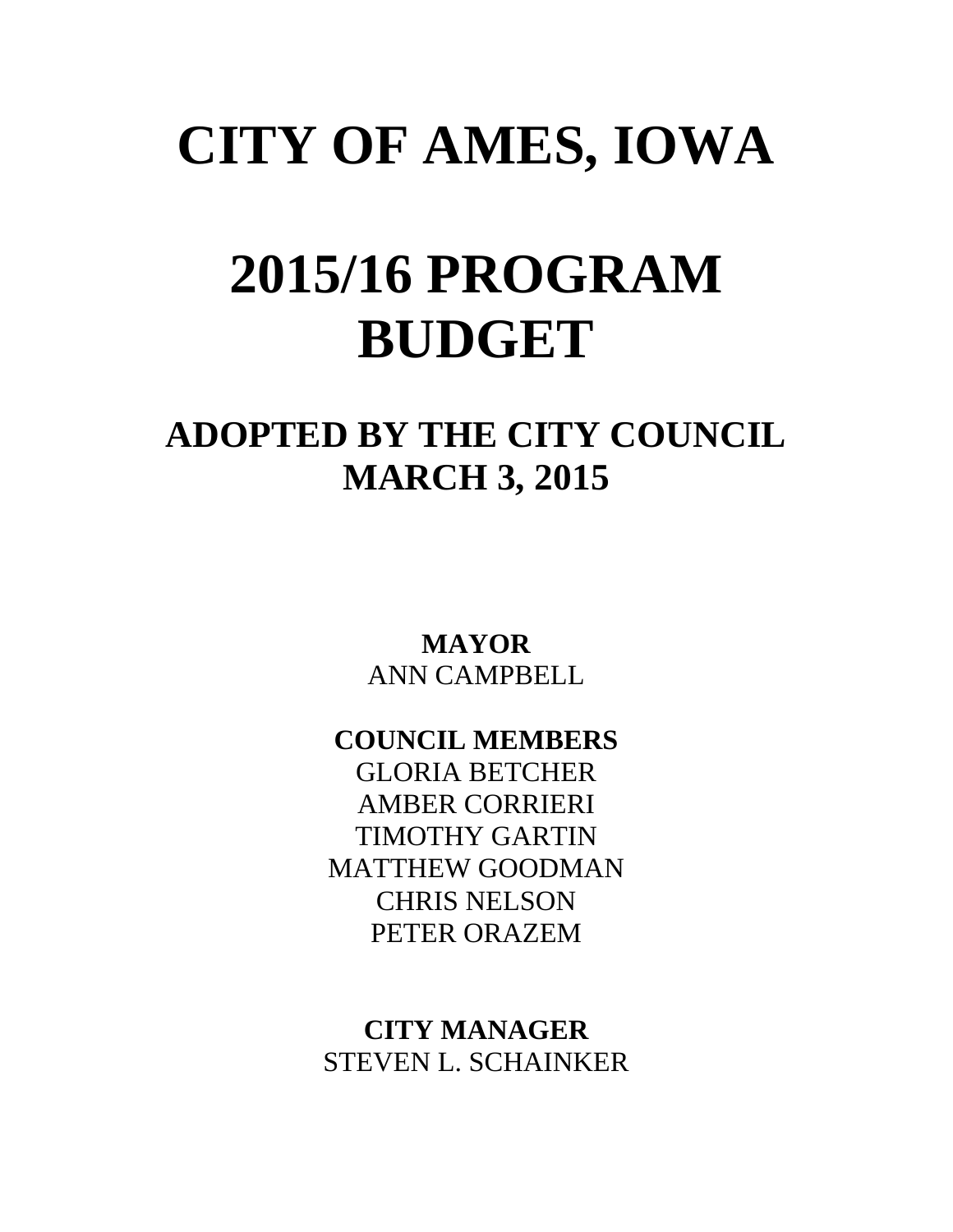

**Mission Statement**

We are caring people, providing quality programs with exceptional service to a community of progress.

We Value...

Continuous improvement in our organization and our services. Innovation in problem solving.

Employee participation in decision making.

Personal and professional development.

Each other as we work together to serve the community.

We Are...

Proud to provide superior services to our community. Professional and objective as we address public concerns and needs. Fair, flexible, and helpful in our actions. Efficient and fiscally responsible. Proactive in reviewing and evaluating the type and focus of our services.

Caring People, Quality Programs, Exceptional Service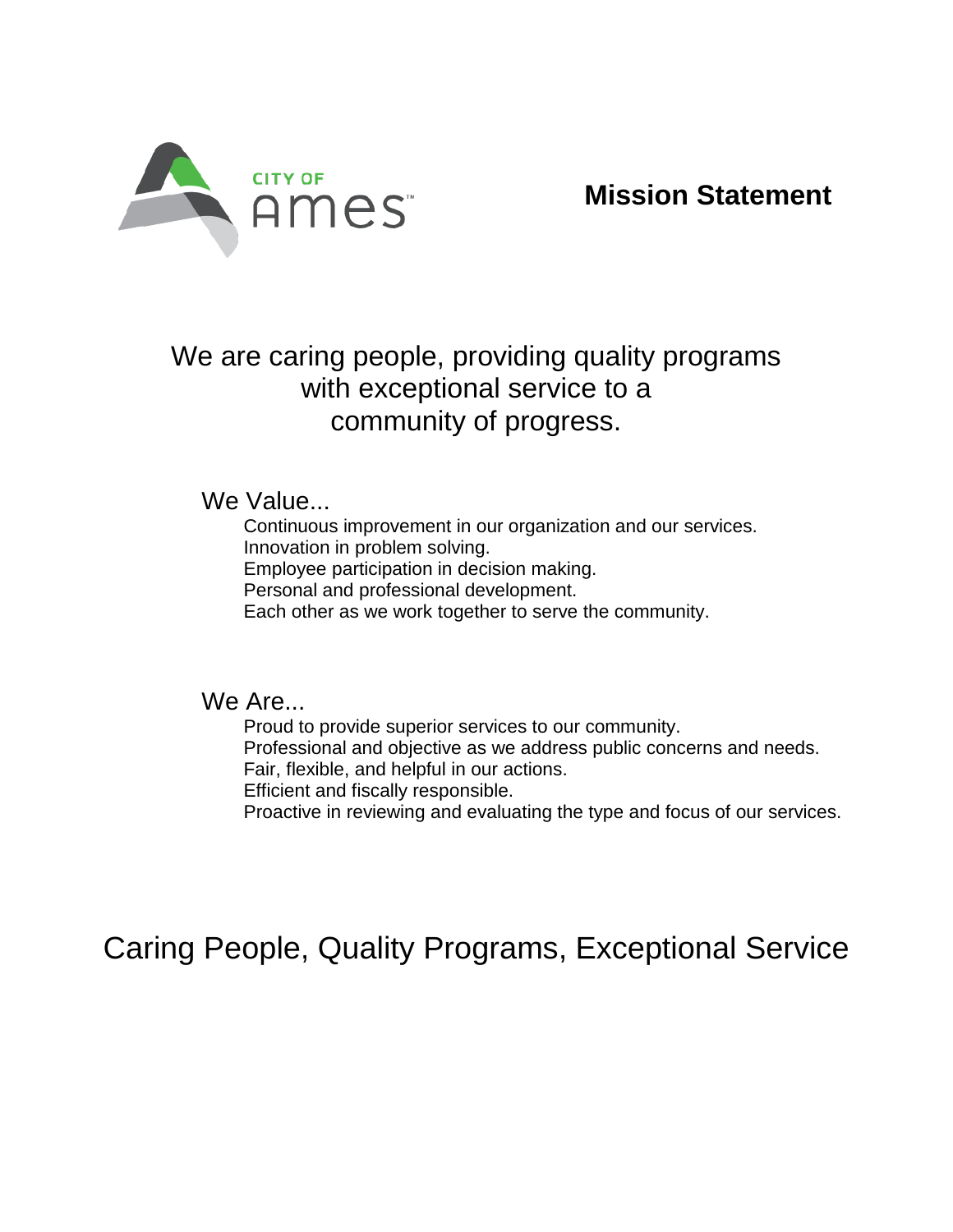

July, 2015

Mayor and Ames City Council:

In last year's budget message I indicated there was reason to be optimistic that our local economy was showing signs of emerging from the financial downturn that had gripped the country for many years. I am happy to report that this year there are specific indicators that verify this economic resurgence. Demand for additional industrial, commercial, and residential development continues to increase as we experience further growth in Iowa State University enrollment as well as in the number of new jobs created in our community. Due to this growth in development we are projecting that the number of building permits issued in FY 2014/15 will increase by 18% over the previous year's total. Because of this upturn in the local economy, \$91,602,424 of additional taxable property valuation was added. Another indicator of the improved financial health of our community is evidenced by the increase in our Local Option Sales Tax receipts, which are projected to increase by \$362,250 in FY 2015/16, or 5%, over the prior year's adopted level.

The attached Adopted Budget for Fiscal Year 2015/16 reflects this excellent financial environment. Expenditures totaling \$258,026,896 are included for the various programs and services that we plan to provide to our customers during this fiscal year.

This letter provides a summary of some of the major highlights included in this program budget.

#### **PROPERTY TAXES** - **2.5% Tax Rate Decrease - From \$10.86 to \$10.63**

**The budget reflects an overall property tax rate decrease of 2.1% from \$10.86 per \$1,000 of taxable valuation to \$10.63 per \$1,000 of taxable valuation.** The property tax rate decrease reflected in this budget is intended to mitigate the impact of the increase in the state-mandated rollback percentage from 54.40% to 55.73% for residential properties and the 3.9% increase (\$55,964,000) in property valuations due to reassessments on existing properties as the result of an improving housing market. Due to the excellent work of the department heads and their staff members, expenditures to finance the operations supported by the General Fund are budgeted to increase by 3.6% in FY 2015/16. As a result of their efforts, this relatively small increase in expenses will require only an additional \$392,291 in property tax revenue to balance this budget and maintain a 23.3% available balance in the General Fund.

You will note that in FY 2015/16 the budget reflects funding of \$1,038,180 from the State government to meet its obligation to replace lost property tax revenue as the result of the new state legislation that now applies a 90% rollback on the assessed values for commercial and industrial properties.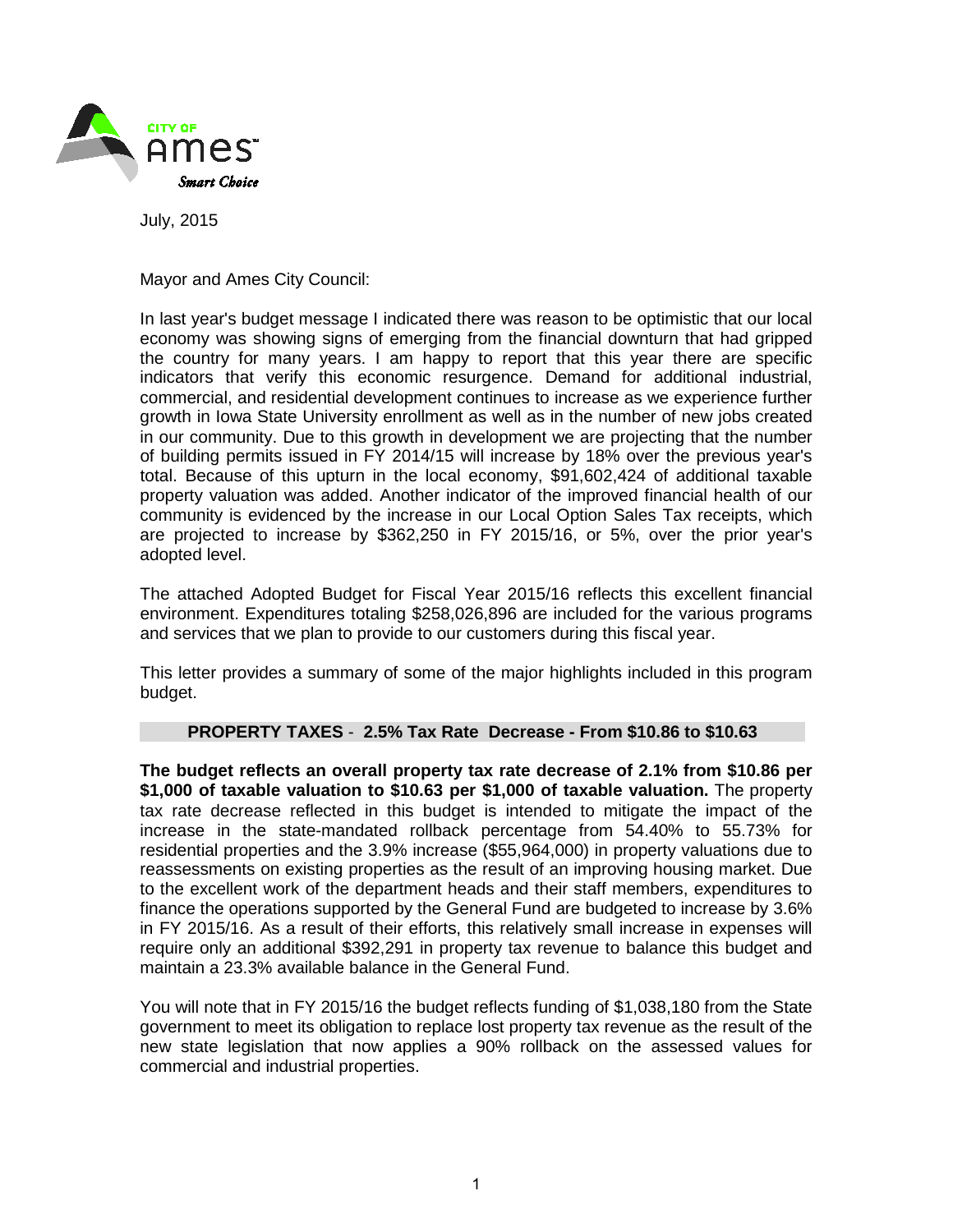#### **INCREASED CAPACITY TO RESPOND TO ECONOMIC DEVELOPMENT REQUESTS**

One of the top goals of the City Council is to promote economic development in our community. As I mentioned at the outset of my letter, we are fortunately experiencing extraordinary growth in our economy. In order to accommodate this growth and respond to the increasing number of development requests in a timely manner, a new Planner position has been approved beginning in FY 2014/15. The investment of approximately \$100,000 for this new position in FY 2015/16 will allow us to stay on schedule with the ambitious work program of the Planning Division that includes updating our Land Use Policy Plan, finalizing a Lincoln Way Corridor Study, and completing numerous analyses related to updates to the Municipal Code and zoning map to accomplish the City Council's goal of promoting economic development.

#### **ELECTRIC UTILITY - No Rate Increase**

The utility's major focus will be on the conversion of our power plant from coal fired boilers to natural gas. The City Council's decision to pursue this estimated \$26,000,000 project was in response to the need to select the most economically viable alternative that would have the highest probability of meeting federal air quality requirements within the mandated timelines and would meet the City Council's goal to expand our sustainability efforts.

Converting our power plant to natural gas is estimated to reduce carbon emissions by 40%, or approximately 312,000 tons of CO2 per year. This conversion, coupled with our current commitment of 14.2% of renewable energy (2.8% from the burning of the community's refuse in our power plant boilers and 11.4% from the purchase of 30 megawatts of wind energy), will place us well on the way to accomplishing the sustainability goal of the City Council.

While no electric rate increase has been included in this budget, the full impact of the gas conversion project should be felt first in FY 2016/17 when the Energy Cost Adjustment portion of our customers' bills will be increased by an estimated 5% to reflect the higher costs of burning natural gas in our power plant. In addition, in FY 2017/18 we are projecting the need for a 4% rate increase to complete the financing of the conversion project.

In the meantime, a strong effort was exerted to hold down the expenditures in the operations of this utility to help delay the need for an immediate rate increase. As a result, the estimated expenditures for operations, less purchased power, are less than 1% higher in FY 2015/16 than the previous year's adopted level.

#### **WATER UTILITY - 4% Rate Increase**

Here again, one project will dominate the attention of the staff in this utility – the new \$74,000,000 water treatment plant. In keeping with the City Council's sustainability goal, we have received a \$6,224,000 forgivable loan for this project because of our commitment to construct this new facility to a LEED certified standard.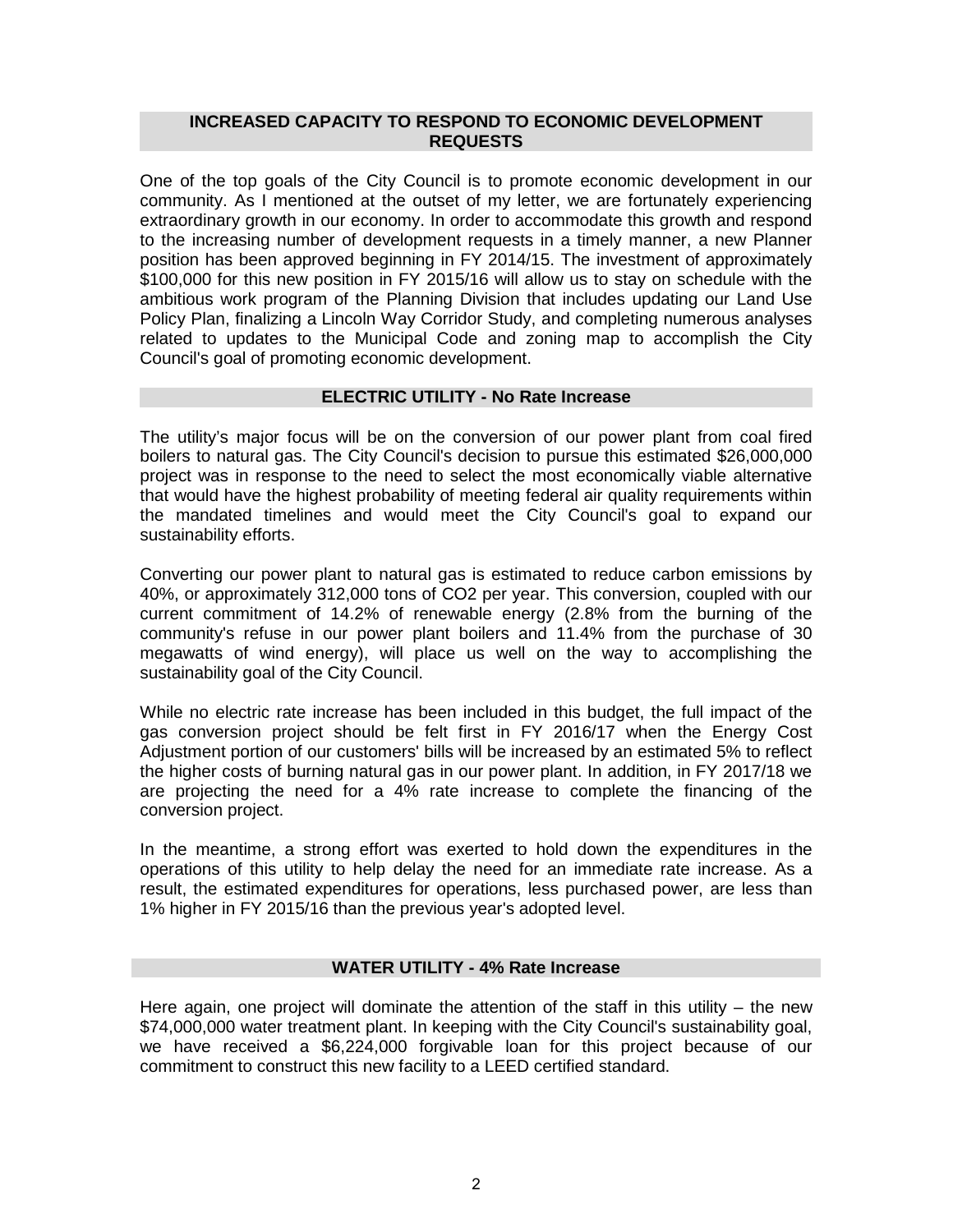In anticipation of the opening of the new plant in a few years, an effort has been made to forestall as much maintenance costs on the old plant as possible. Therefore, the FY 2015/16 operations budget calls for an actual decrease in expenditures of .3% as compared to the prior fiscal year. **The 4% water rate increase that is incorporated into the budget represents the last in the series of increases needed to finance the new treatment plant.**

Innovation is a value that drives our thoughts and actions in the city organization. An excellent example of this value is evidenced in the creation of the Student Intern Operator positions at the water plant. These positions allowed us to eliminate a full-time position as well as to reduce the number of weekend work days required of the remaining Operators.

In order to preserve the capacity of the 22 existing wells, a new program for routine well rehabilitation has been introduced into this budget. Four wells are scheduled for rehab in FY 2015/16.

#### **SANITARY SEWER UTILITY - 5% Rate Increase**

In 2014, the Water Pollution Control facility received the Platinum Peak Performance Award for the 24th consecutive year. This award represents the third longest record in the nation for operating compliance.

The budget includes funding to upgrade the communication components of the Flood Early Warning System. The City will pay for 40% of the system, while the remaining 60% is split among Story County, the Iowa Department of Transportation, and Iowa State University.

If this new system is removed from the calculation, the operating budget for this utility will increase by only 1.5% over the prior year's adopted level. **Therefore, the need for the 5% sewer rate increase is predominantly due to the Sanitary Sewer Rehabilitation capital improvement project that will allocate more than \$18,000,000 over the next five years to the repair or replacement of deficient sewer lines and deteriorated manholes.** These upgrades will decrease the amount of clean water entering the sanitary sewer system and eliminate the need for treatment at the Water Pollution Control Plant. This project was judged to be the most cost-effective strategy for maintaining adequate capacity for the Plant.

#### **STORM SEWER UTILITY - No Monthly Fee Increase**

As you know, the current monthly Storm Water Utility fee of \$3.45 per equivalent residential unit (ERU) is not adequate to cover the operational maintenance and capital improvement costs related to handling the ever-increasing amount of storm water that is transported through our community due to the increase in development and its associated impervious surfaces. Therefore, in FY 2015/16, \$777,189 from storm water utility fee revenues is being budgeted for various storm water capital improvement projects and maintenance work by City crews. An additional \$644,000 of G.O. Bond funding is needed to complete the planned capital improvement projects. Should the Council continue to rely partially on the issuance of debt to fund some of the needed capital improvement projects, it is estimated that the monthly ERU rate will need to be increased by \$0.25 in FY 2016/17 and another \$0.25 in FY 2018/19.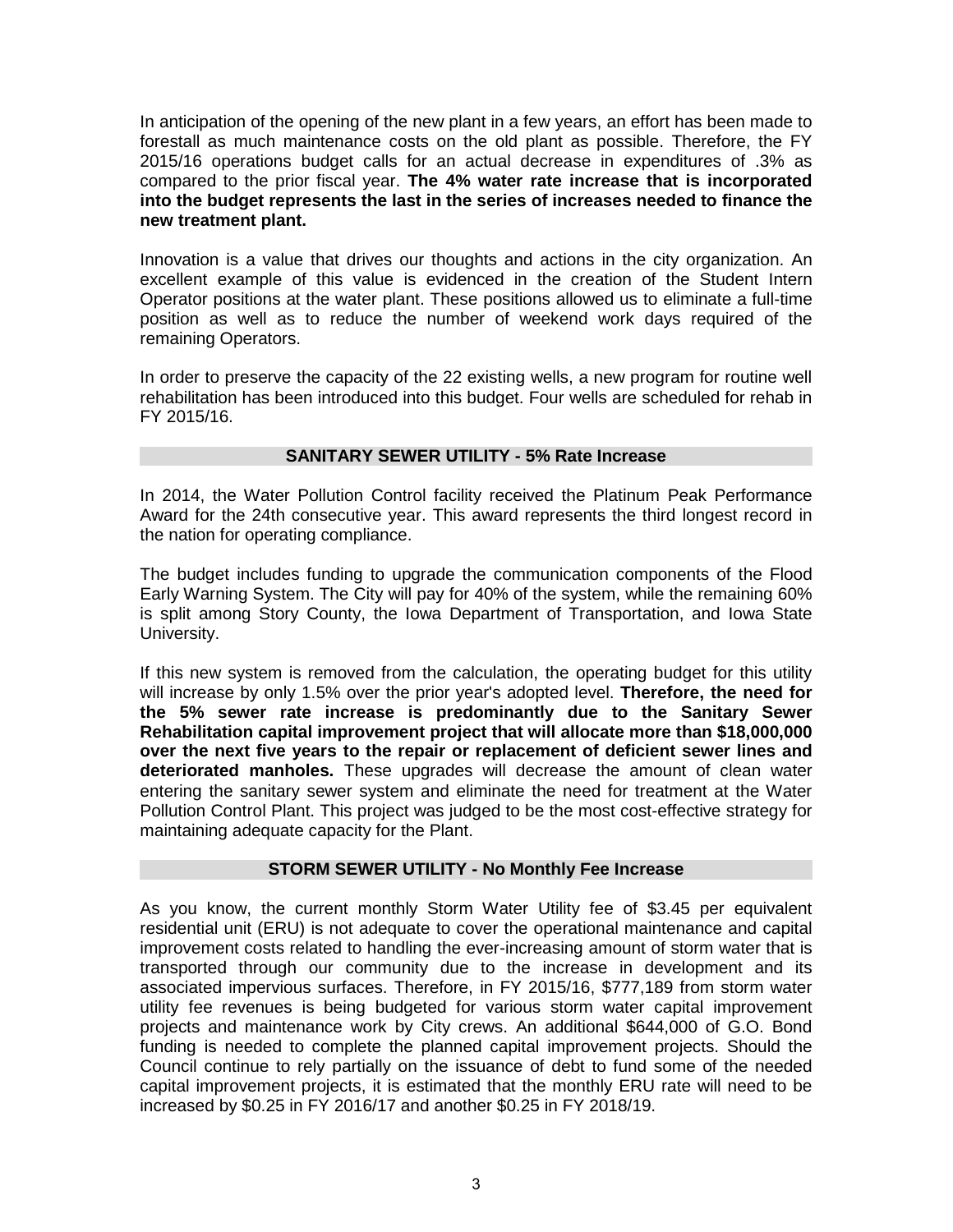Since 2007, there has been one FTE (Storm Water Specialist) devoted to administering the Municipal Separate Storm Sewer System (MS4) permit issued by the EPA. This employee is aided by a part-time consultant. Their responsibilities include: plan review, field inspections, education/outreach, coordination with other environmental groups, monitoring chemical applications on public properties, and monitoring/meeting MS4 permit activities. **Because of the increase in development throughout the community and in the demands of the MS4 permit, additional staff time is needed to comply with the MS4 permit. Therefore, the FY 2015/16 budget includes a new 3/4 FTE for a Storm Water Specialist.** The incremental cost of this position is \$23,400, since the consultant expenses will be eliminated from the budget.

Staff time associated with administering the MS4 permit has not been covered by the permit fees, as originally hoped. **The FY 2015/16 budget includes minimal permit fee increases to better cover these costs. In addition, two new permits, the subdivision stormwater plan review (\$450) and the grading plan review (\$250), are being introduced.** The grading permit will enable developers to advance construction activities, while complying with the MS4 permit. Even with these fee increases, the projected expenses for administering the MS4 permit will exceed revenues by \$74,800. This difference is covered from the Storm Water Utility.

#### **RESOURCE RECOVERY UTILITY - No increase in Per Capita or Tipping Fees**

The staff in this utility remains some of the most innovative employees we have in the City organization. They are constantly exploring ways to improve the efficiency of the Resource Recovery Plant. In 2013, a slow speed, high torque shredder replaced an older model which reduced the electric consumption at the Plant. In addition, the staff was able to design and fabricate the replacement for a major conveyor at the Plant. **Because of their dedication, the budget reflects only a 1.7% increase in operational expenses for FY 2015/16.**

**The financial status of this utility remains strong, which allows us to maintain the Per Capita charge to our member cities and Story County to support this operation at \$9.10. In addition, this budget shows no increase in the \$52.75 per ton tipping fee to the garbage haulers.**

**Since the Per Capita fee remains the same for FY 2015/16, the City's property tax support for this utility will again be \$452,862.**

#### **ADMINSTRATIVE SERVICES - New Activity**

Historically, each department is assigned specific administrative support staff to answer customer questions, direct customers to the appropriate staff members, and provide customers with materials that will assist them in their interaction with the City. Because the offices of community development related services are located in close proximity to each other on the second floor of City Hall, we have a unique opportunity to streamline the interactions with customers who many times need to interact with staff members in all of three of these offices.

Seizing upon this opportunity, the budget reflects the creation of a new Administrative Services function. This new arrangement combines the clerical staff from the Planning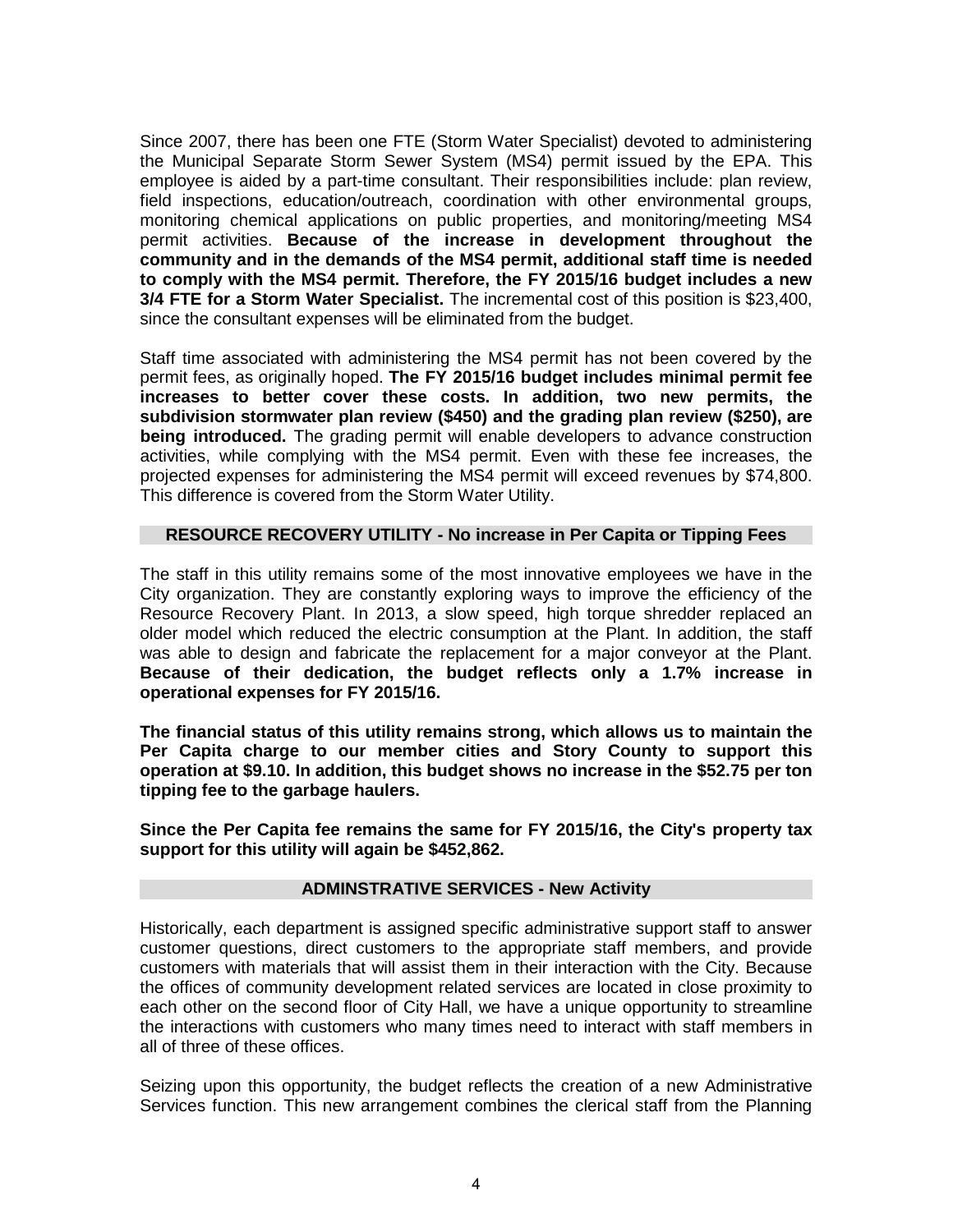and Housing Department, Public Works Department, and Inspections Division of the Fire Department into one central location. The goal of this new activity is to share services, increase collaboration, and provide a "one-stop-shop" related to our community development services.

#### **GENERAL FUND PROJECT ADDITIONS**

In some years we are fortunate to have available funds from the prior year that have accumulated either because expenditures came in less than budgeted or revenues received surpassed the appropriated totals. When this happens, I have explained that the City Council could take advantage of these additional funds by applying them to reduce property taxes. However, because this excess should be considered "one-time funding", I believe the wiser approach is to apply them to specific one-time projects where continued funding will not be required.

Available funding for the Adjusted FY 2014/15 budget totals approximately \$1,700,000. This abnormally high total is attributed to 1) \$598,467 in higher than anticipated building permit fees in FY 2013/14, 2) \$623,436 in expenditure savings in FY 2013/14 due to staff vacancies, reduced overtime, and lower than expected fleet maintenance costs, and 3) an additional \$524,753 to be received in Local Option Sales Tax revenue in FY 2014/15 that will be transferred to the General Fund for property tax relief.

The timing of these additional funds comes at a very fortuitous time since we were able to earmark them for the following projects in FY 2014/15, thereby eliminating the need to raise property taxes to accomplish them.

| Planning<br><b>Services</b> | \$100,000* | For additional funding to update LUPP * (Total amount<br>$accumulated =$<br>\$228,000 for consultant<br>\$80,000 for Lincoln Way Corridor Study<br>\$40,000 for temporary Planner) |
|-----------------------------|------------|------------------------------------------------------------------------------------------------------------------------------------------------------------------------------------|
| Planning<br>Services        | \$50,000   | For development of concept plan related to East Industrial<br>Area                                                                                                                 |
| <b>Facilities</b>           | \$700,000  | For City Hall roof replacement                                                                                                                                                     |
| <b>Facilities</b>           | \$500,000  | For City Hall parking lot repair                                                                                                                                                   |
| <b>Facilities</b>           | \$30,000   | For renovation of Planning/Public Works offices                                                                                                                                    |
| <b>City Council</b>         | \$20,000   | For workshops expenses associated with Council goals<br>(Evidence-Based Youth Programming)<br>(Improving Environment for Entrepreneurialism)                                       |
| Law<br>Enforcement          | \$45,000   | For depreciation of mobile data terminals                                                                                                                                          |
| Information<br>Technology   | \$45,000   | For furniture needed for relocation to City Hall                                                                                                                                   |
| <b>Public Relations</b>     | \$200,000  | For City brand implementation                                                                                                                                                      |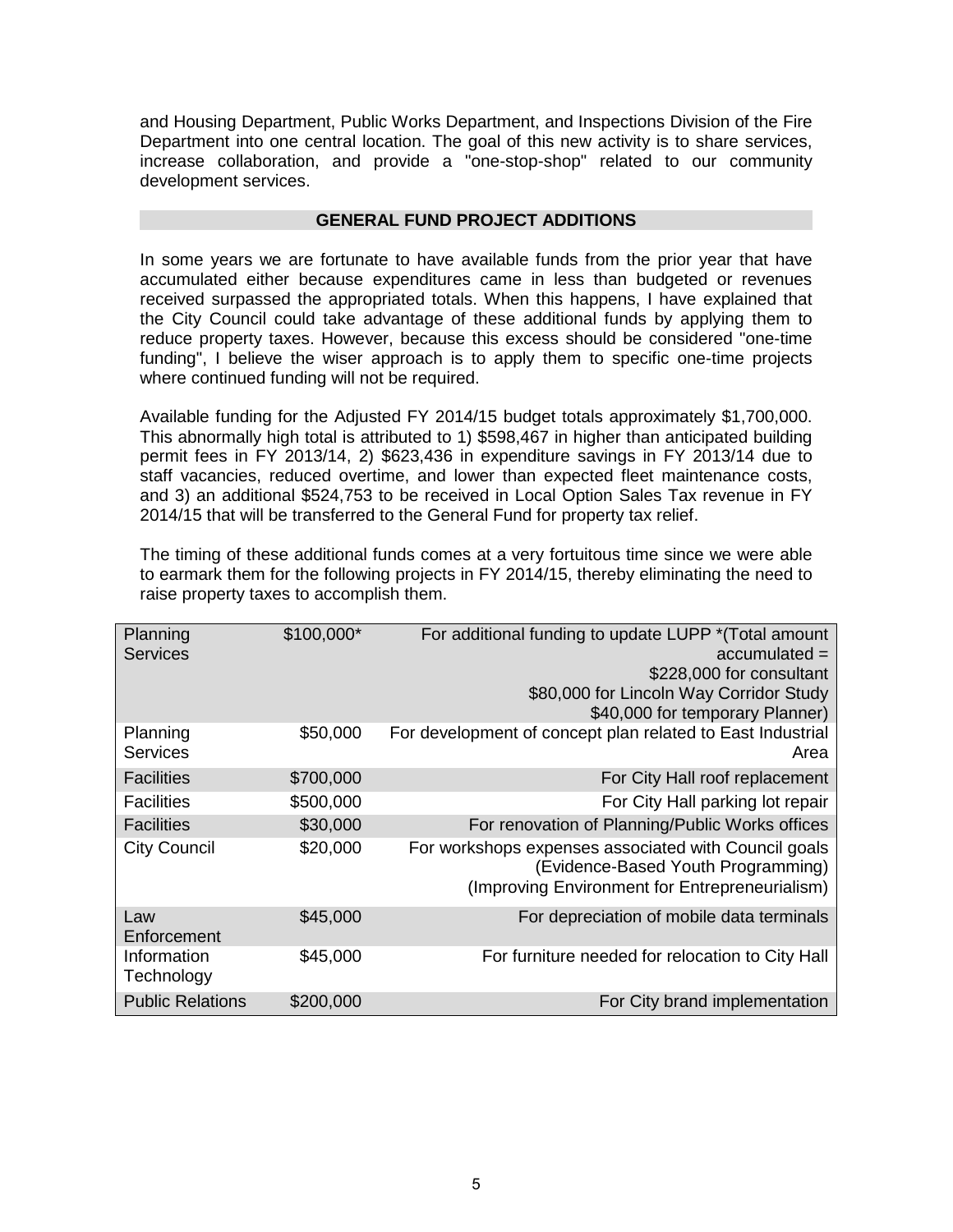#### **URBAN FOREST DIVERSIFICATION & REFORESTATION PROGRAM**

The City Council recently approved a twenty year plan to respond to the pending infestation of the Emerald Ash Borer on trees in the City's rights-of-way. During the first five years of the plan implementation, we will focus our efforts on removing both trees with a diameter of 6 inches or less and defective trees. To mitigate the visual impact of tree removal in our neighborhoods, only every fourth tree on a block will be removed annually. The remaining trees will receive chemical treatment until they are removed. Finally, the impacted areas will be replanted with new trees with an emphasis on diversity of species.

The FY 2014/15 adjusted budget includes \$291,655 to initiate this plan (\$200,062 in Right-of-Way Maintenance and \$91,593 in Parks Maintenance). In FY 2015/16, the budgeted amount for this program decreases to \$229,627 (\$211,098 in Right-of-Way Maintenance and \$18,529 in Parks Maintenance).

#### **LIBRARY SERVICES**

The much anticipated opening of our newly renovated Library was accomplished in FY 2014/15. The expansion of the building to 78,992 square feet posed significant challenges to providing staff coverage in this larger facility. As a result, the overall departmental structure was reorganized. You will note the net increase in FTEs is 3.75 from the reorganization. While 4.75 new part-time positions were added by transitioning existing temporary employees to permanent part-time positions, the overall budget was not impacted. To offset the cost of these new positions, savings were generated through the elimination of the Assistant Director position, along with a reduction in the amount budgeted for temporary salaries.

#### **TRANSIT**

Because of the ever-increasing enrollment at Iowa State University, ridership on CyRide is anticipated to grow to 6.8 million rides in FY 2014/15. This total represents a staggering 59% increase in ridership since FY 2006/07.

The Transit Board recently reaffirmed its support for maintaining the current high level of service to our riders. However, the magnitude of the growth in ridership, along with cutbacks in federal funding for vehicles, has caused a number of operational and infrastructure challenges that need to be addressed in the near future. A critical issue being discussed by the Transit Board is the appropriate level of financial support that should be provided by each of the funders. As ISU enrollment has increased, so too has the student's overall percentage of the ridership. While ISU students represent over 90% of the ridership on CyRide, the contribution from students' fees equals 67% of the total provided by the three funding parties. Ultimately, no significant change in the funding percentages was agreed to. Therefore, to meet the ever-increasing ridership, the FY 2015/16 budget includes the following additional services: 1) five additional hours of weekday service per day and 2) an additional bus on the Gray route each weekday from 7 a.m. to 10 p.m. The City's contribution to CyRide will increase by 5.03% in FY 2015/16 or an additional \$79,401 over the previous year.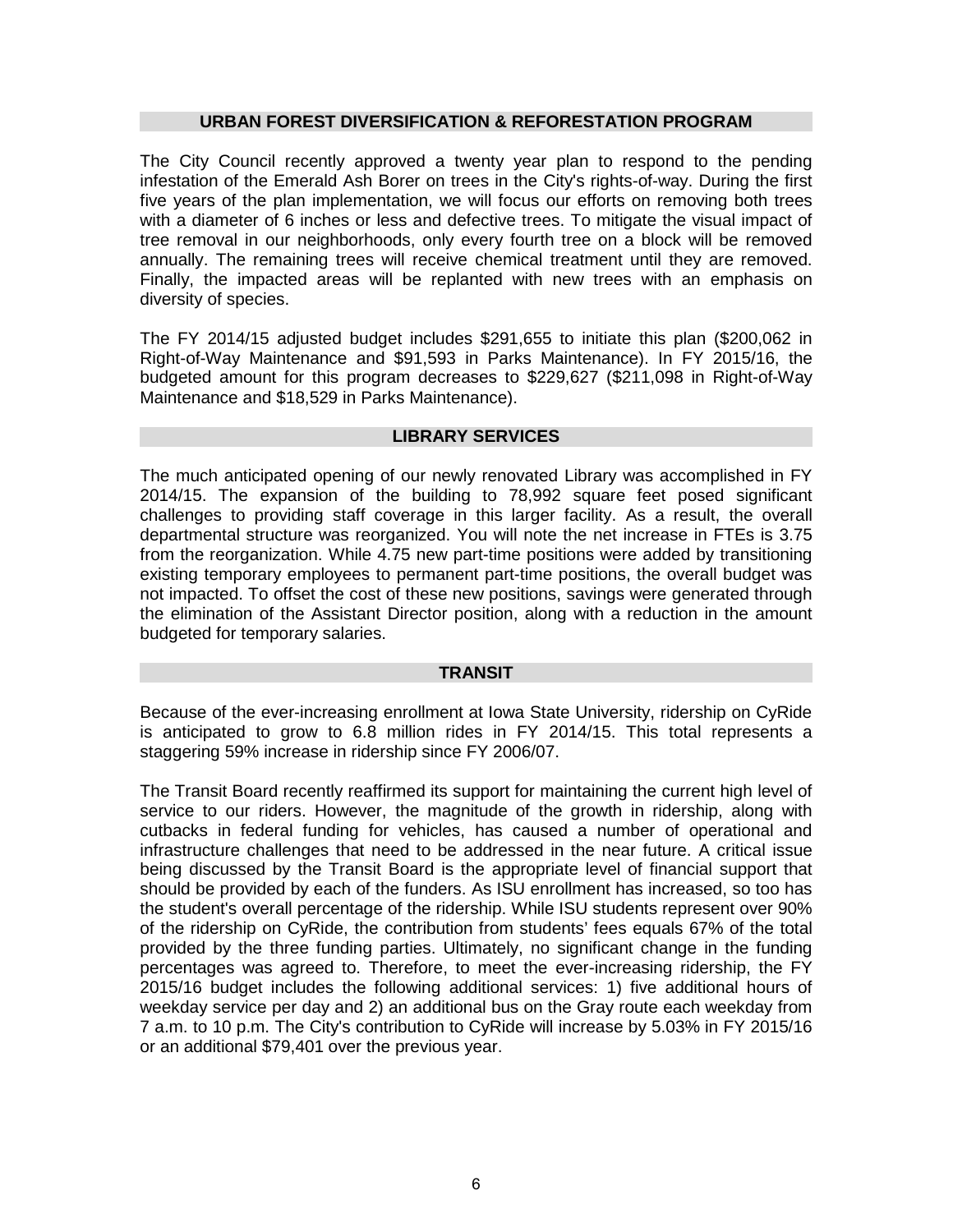#### **PARKING**

A review of the Parking Fund reveals that expenditures for our parking operations are expected to exceed revenues generated from parking space rentals, overtime violations, illegal parking violations, and parking meter collections by \$53,045 in FY 2015/16. Some of this deficit in financing can be attributed to the loss of revenue that has been historically waived in support of events in Downtown and Campustown. For example, in 2014 these waivers totaled approximately \$18,000. Fortunately, there is a sufficient balance in the Parking Fund so that an immediate increase in our fees is not required.

An important policy issue that the Council should consider in the near future is whether or not to finance the reconstruction of the City parking lots with revenues from the Parking Fund, or from the General or Local Option Sales Tax Funds. If a preference is to rely on parking operations revenue to finance the lot improvements, the Council should give serious consideration to increasing these fees in the near future to begin to accumulate the necessary funds to pay for these repairs.

Many of you are aware of our Excellence Through People (ETP) initiative. One of the goals of ETP is to provide exceptional service to our customers, at the best price. The program budget that was prepared by our department heads for the City Council's approval assures that this goal is being met!

In addition, I need to recognize Duane Pitcher, Finance Director; Nancy Masteller, Budget Officer; Emily Burton, Finance Department Secretary; Bob Kindred, Assistant City Manager; and Melissa Mundt, Assistant City Manager for their assistance in providing the leadership to complete this important management tool.

Respectfully submitted,

leve

Steven L. Schainker City Manager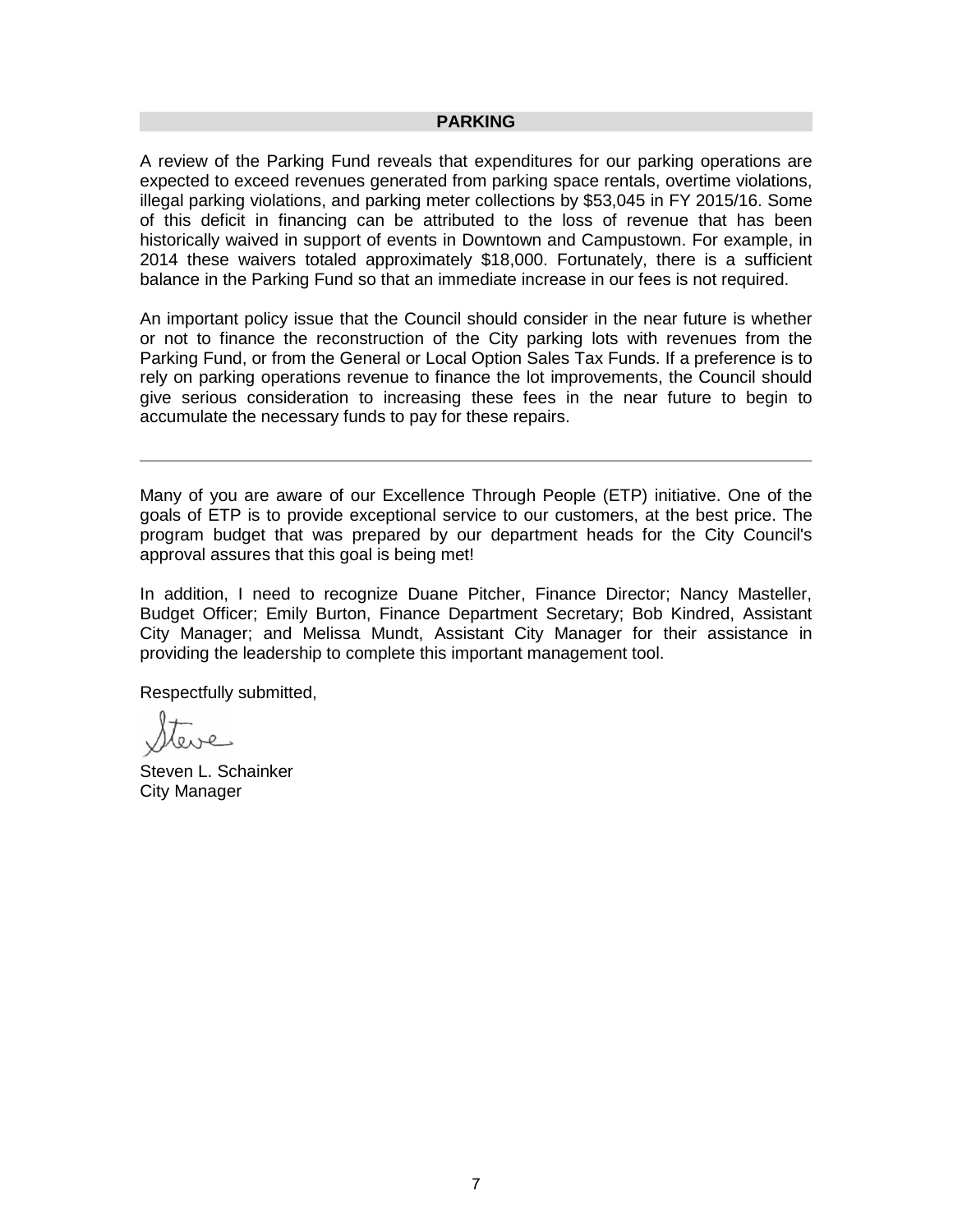## **City Council Goals**

#### Established January, 2014 Revised January, 2015 To Be Accomplished by December 31, 2015

#### **PROMOTE A SENSE OF ONE COMMUNITY**

- Review "One Community" report to identify action steps to improve community involvement and integration
- Develop a process for neighborhood engagement to proactively address community issues
- Work with the school districts within Ames to identify mutual goals

#### **STRENGTHEN DOWNTOWN AND CAMPUSTOWN**

- **Develop a façade grant program for Campustown**
- Consult with Main Street Iowa (IEDA) regarding downtown betterment and funding opportunities

#### **EXPAND SUSTAINABILITY EFFORTS**

- Research what other cities are doing to consider environmental impact when implementing policies
- **Build energy efficiency strategy into transportation planning**
- **Explore options for parking standards that improve storm water management**
- **Develop a greenbelt trail plan**

#### **ADDRESS HOUSING NEEDS**

- Explore ways to encourage availability of all types of housing
- **I** Investigate ways to increase availability of affordable housing
- Reevaluate building and zoning codes to determine if changes should be made to improve the existing housing stock at a lower cost
- Explore creation of tenant and landlord services, including education, complaint and conflict resolution with GSB, ISU, Ames Rental Association, etc.

#### **STRENGTHEN HUMAN SERVICES**

- **Increase the accountability of funded services**
- Proactively engage with the ASSET funders in understanding the needs in the community (including mental health and youth needs)

#### **PROMOTE ECONOMIC DEVELOPMENT**

- Review and update the economic development policy
- **Pursue the industrial park opportunity**
- **Examine the LUPP for relevancy and effectiveness**
- **Develop a brand communication plan**
- **If Identify characteristics of the type of community that supports ISU's technology** transfer efforts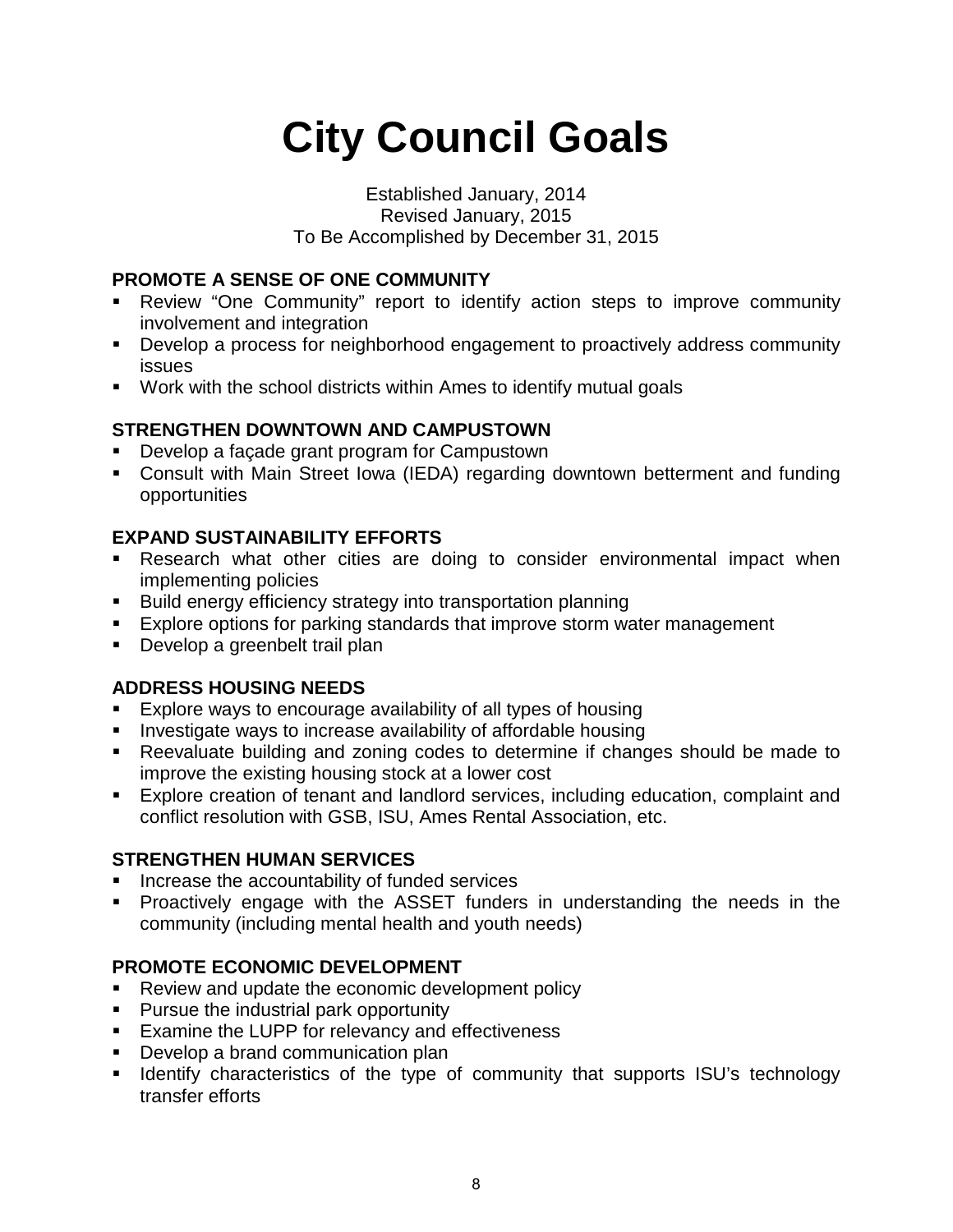### **CITY OF AMES, IOWA ORGANIZATIONAL CHART**

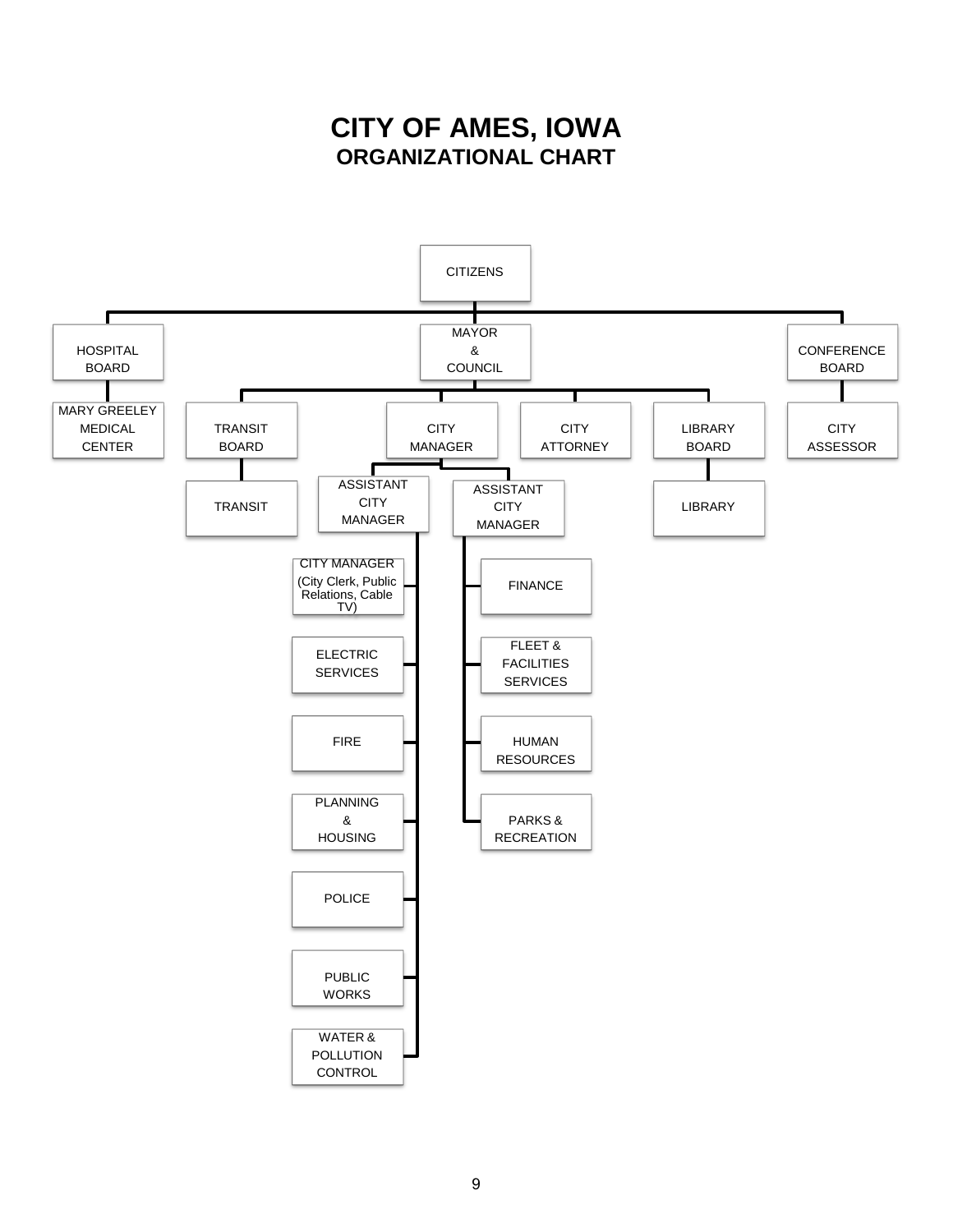### **AMES CITY COUNCIL APPOINTEES**

| <b>Name</b>            | Title         | <b>Phone Number</b> |
|------------------------|---------------|---------------------|
| <b>Steve Schainker</b> | City Manager  | 515-239-5101        |
| <b>Judy Parks</b>      | City Attorney | 515-239-5146        |

### **CITY OF AMES, IOWA, DEPARTMENT HEADS**

| <b>Name</b>           | <b>Department</b>                    | <b>Phone Number</b> |
|-----------------------|--------------------------------------|---------------------|
| Donald Kom            | Electric                             | 515-239-5171        |
| <b>Duane Pitcher</b>  | Finance                              | 515-239-5114        |
| Shawn Bayouth         | Fire                                 | 515-239-5414        |
| <b>Corey Mellies</b>  | <b>Fleet Services/Facilities</b>     | 515-239-5520        |
| Vacant                | <b>Human Resources</b>               | 515-239-5199        |
| Lynne Carey           | Library                              | 515-239-5630        |
| Keith Abraham         | Parks & Recreation                   | 515-239-5350        |
| <b>Kelly Diekmann</b> | Planning & Housing                   | 515-239-5400        |
| <b>Chuck Cychosz</b>  | Police                               | 515-239-5130        |
| John Joiner           | <b>Public Works</b>                  | 515-239-5162        |
| Sheri Kyras           | Transportation - CyRide              | 515-239-5563        |
| John Dunn             | <b>Water &amp; Pollution Control</b> | 515-239-5150        |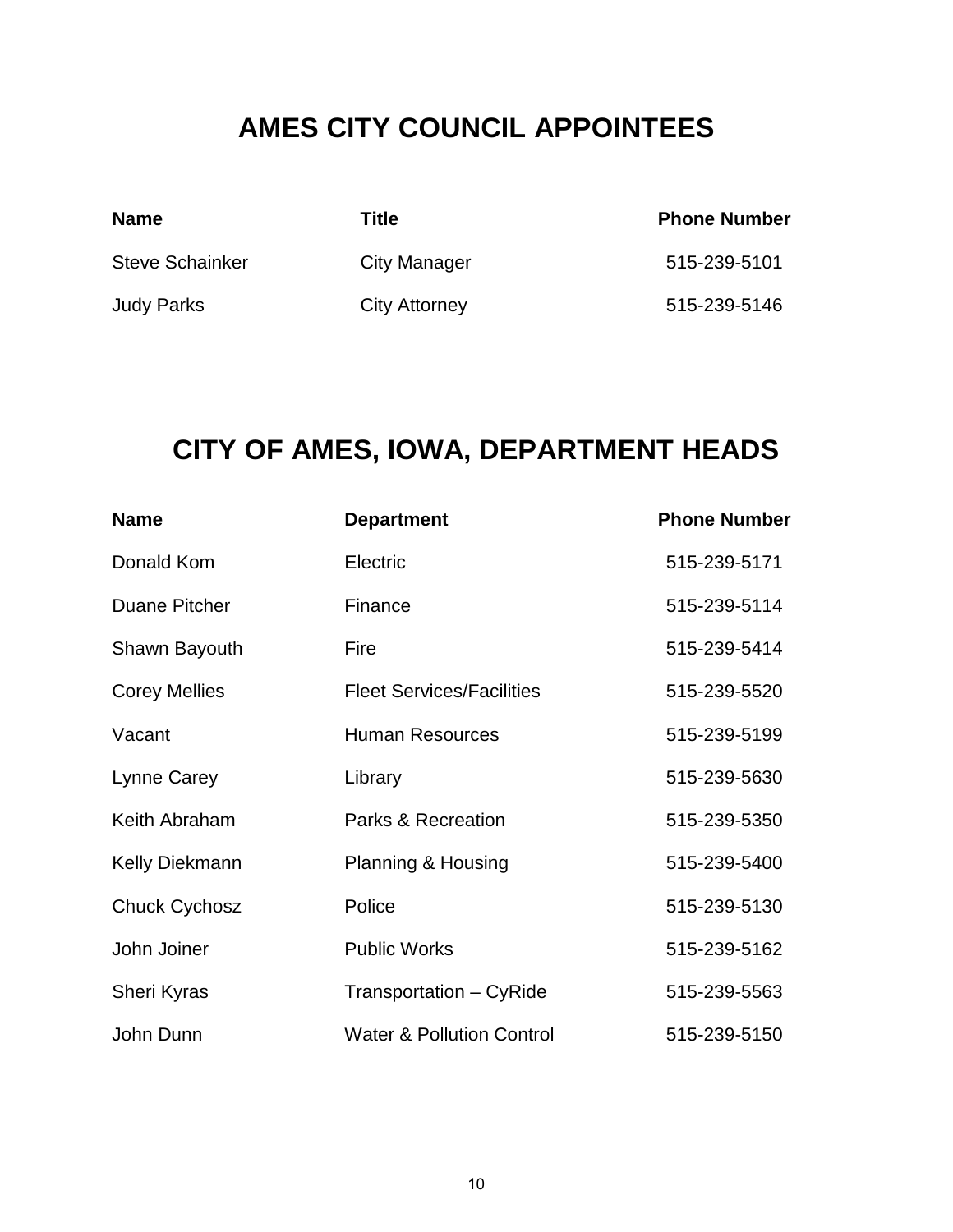#### **THE AMES COMMUNITY – MISCELLANEOUS STATISTICS**

**How the town was named....**Ames was laid out, owned and named by the Blair Land Company. The company's chief engineer, John I. Blair, met Oakes Ames, a State Representative from Massachusetts, in 1863 when Mr. Ames' interest in the expansion of the railroad brought him to the Midwest. A year later, the flat lowlands between the Skunk River and Squaw Creek were named "Ames".



*"#1 Ozone Ranking America's Greenest Cities" – Forbes.com (2010)*

"Fifth Best Place To Live The Simple Life" – AARP (2009)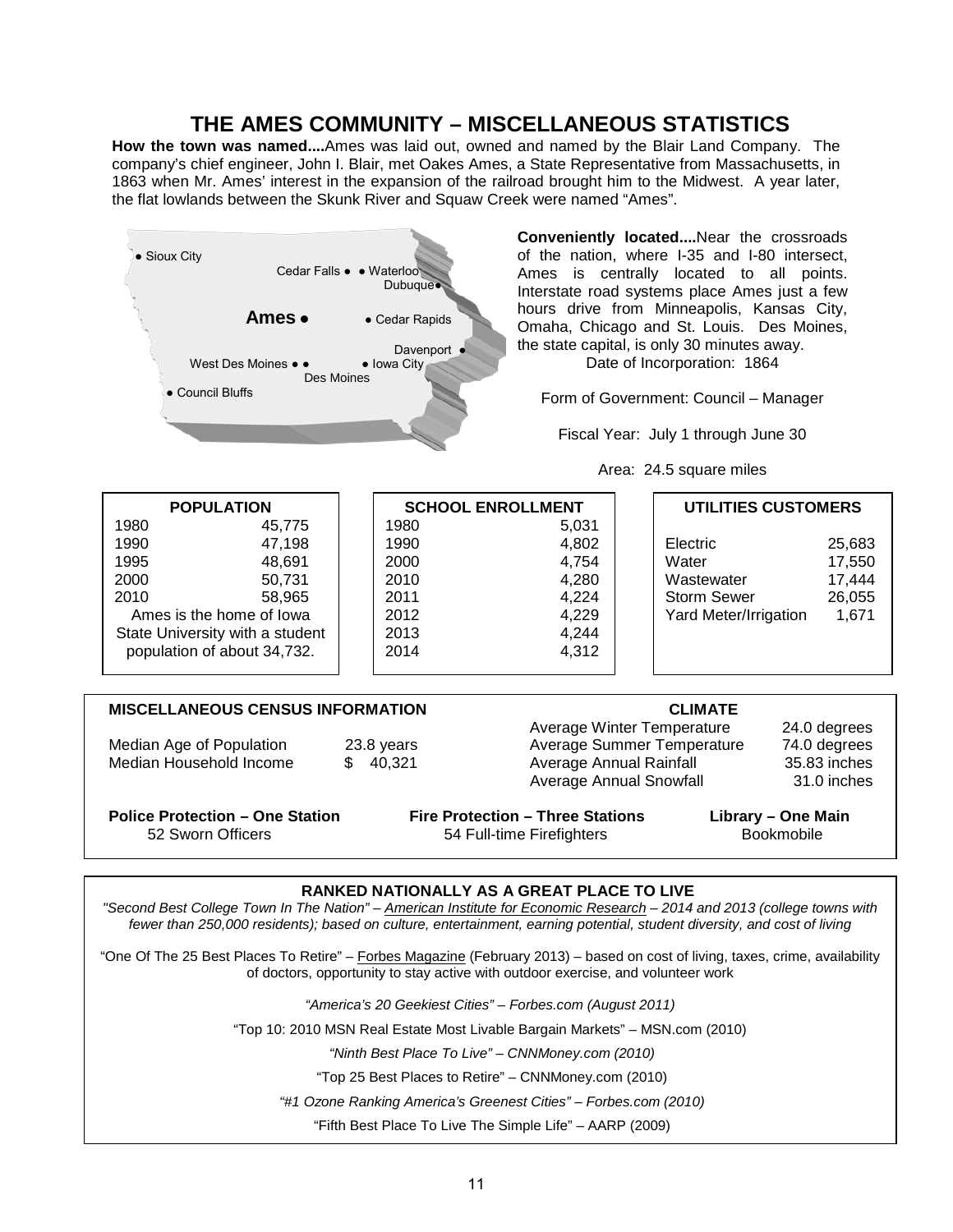### **THE AMES COMMUNITY**

#### **PRINCIPAL EMPLOYERS**

|                                       |                  | <b>Percentage of Total City</b> |
|---------------------------------------|------------------|---------------------------------|
| <b>Employer</b>                       | <b>Employees</b> | <b>Employment</b>               |
| <b>Iowa State University</b>          | 15,654           | 30.93%                          |
| <b>Mary Greeley Medical Center</b>    | 1,289            | 2.55%                           |
| City of Ames                          | 1,281            | 2.53%                           |
| Iowa Department of Transportation     | 925              | 1.83%                           |
| McFarland Clinic, P.C.                | 920              | 1.82%                           |
| Hy-Vee Food Stores                    | 809              | 1.60%                           |
| <b>Ames Community School District</b> | 675              | 1.33%                           |
| Danfoss $1$                           | 650              | 1.28%                           |
| <b>Wal-Mart</b>                       | 440              | 0.87%                           |
| <b>Ames Laboratories</b>              | 432              | 0.85%                           |

<sup>1</sup> Formerly Sauer-Danfoss.

Major private sector employers in Ames include: McFarland Medical Clinic; Hy-Vee Food Stores; Danfoss Corporation, a hydro-transmissions manufacturer; Wal-Mart; Hach Chemical, a manufacturer of water analysis equipment; and Workiva, a developer of cloud-based SEC reporting software.

Major public sector employers located in Ames include: Iowa State University, Mary Greeley Medical Center, the City of Ames, the Iowa Department of Transportation, the Ames Community Schools, and the National Animal Disease Center/National Veterinary Service Laboratories. The presence of these public employers has served to insulate the local economy as evidenced by the City's unemployment rate of 2.7%, compared to the statewide rate of 4.1%.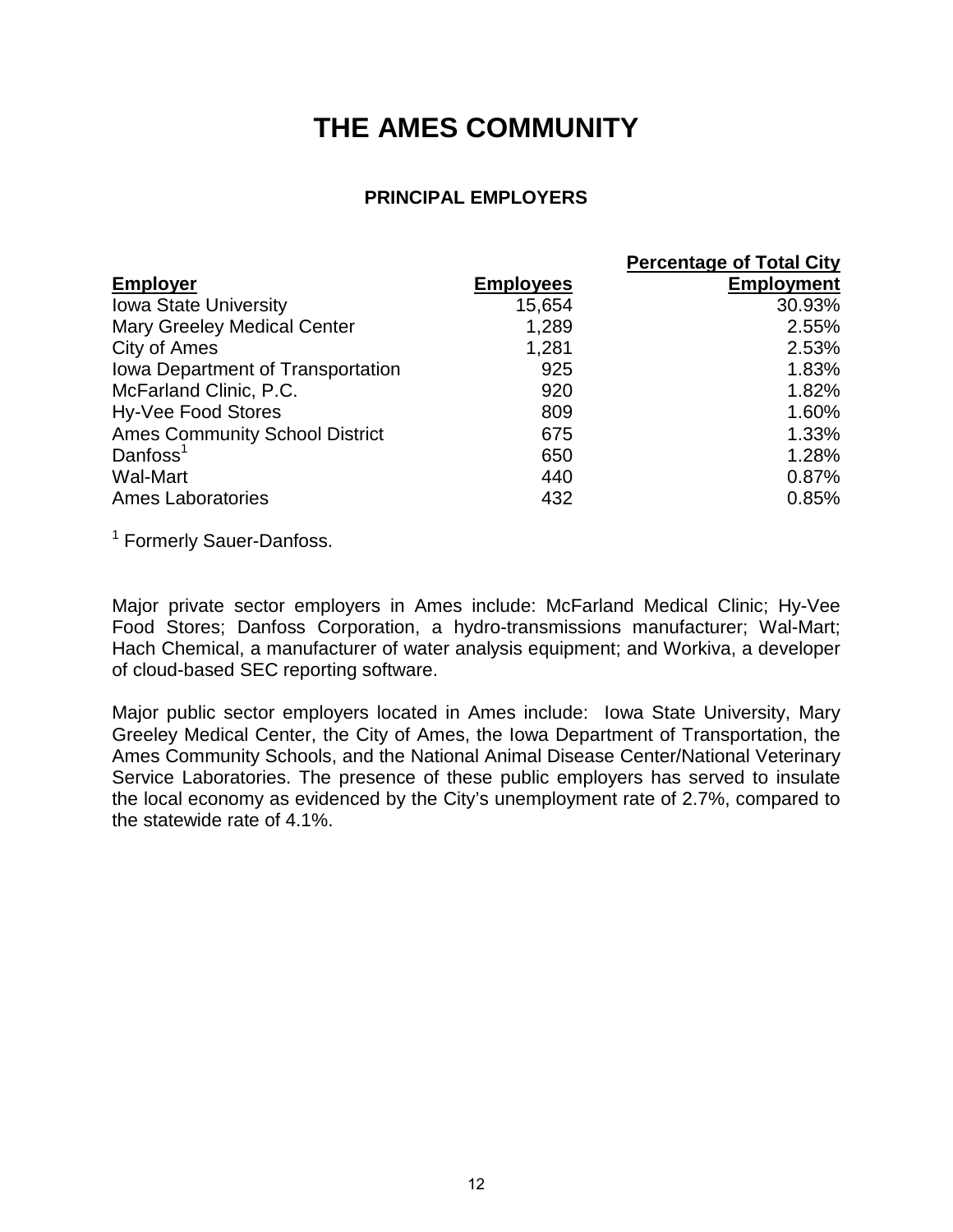#### **PRINCIPAL PROPERTY TAXPAYERS**

|                                       | <b>Taxable Assessed</b> | <b>Percentage of Total</b> |
|---------------------------------------|-------------------------|----------------------------|
| <b>Taxpayer</b>                       | Value                   | <b>Assessed Value</b>      |
| Barilla America, Inc.                 | \$34,389,050            | 1.48%                      |
| <b>Iowa State University Research</b> | 32,370,170              | 1.39%                      |
| Campus Investors IS, LLC              | 30,767,449              | 1.32%                      |
| North Grand Mall Partners, LLC        | 23,308,630              | 1.00%                      |
| Clinic Building Co., Inc.             | 20,475,255              | 0.88%                      |
| Wal-Mart Stores, Inc.                 | 18,050,000              | 0.78%                      |
| Dayton Park, LLC                      | 17,060,819              | 0.73%                      |
| Cycloneball, LLC                      | 16,413,150              | 0.71%                      |
| West Towne Condos, OOC                | 14,179,458              | 0.61%                      |
| University West Property Owner, LLC   | 13,522,162              | 0.58%                      |

#### **SERVICES PROVIDED TO AMES CITIZENS:**

The City of Ames provides police and fire service, library services, recreation programs, building inspections, and planning and economic development services. The City maintains the city's street system, parking lots, parks, and municipal cemeteries, as well as operates the Ames Animal Shelter, the Furman Aquatic Center, the Ames/ISU Ice Arena, Homewood Golf Course, and the Ames Municipal Airport.

Electrical service, water, sanitary sewer service, and storm water control are all provided by City utilities. The City also operates the Resource Recovery Plant, which collects garbage and converts it to refuse which can be burned for fuel at the City's Power Plant.

The City's transit system, CyRide, is operated by a board consisting of the City of Ames, Iowa State University administration, and the Government of the Student Body (GSB) at Iowa State. The City Manager serves as the City's representative on the Transit Board.

Medical service is provided by Mary Greeley Medical Center, a non-profit municipal hospital which, by City ordinance, is governed by a Board of Trustees. The hospital's financial and budget information is not included in the City's budget document, but is included in the City's annual audited financial statements.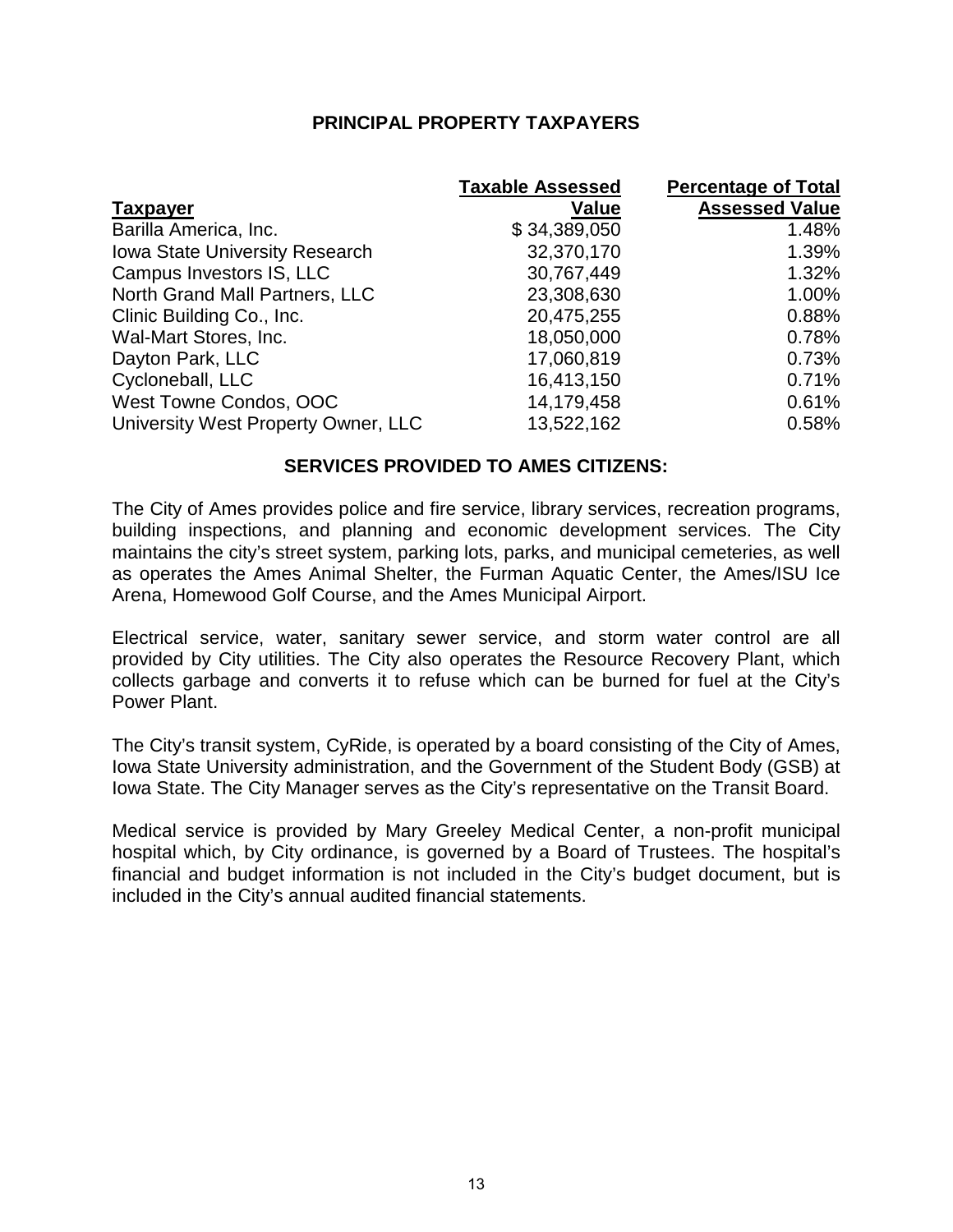#### **BUDGET CALENDAR**

State statute requires a municipality to certify its budget by March 15. This general schedule is followed each fiscal year in order to ensure that the March 15 deadline is met. A goal during the entire process is to encourage citizen involvement in the annual budget decision making process through public hearings and informational meetings.

**SPRING** Resident Satisfaction Survey administered to 1,350 residents asking funding priorities, effectiveness of services, and preferred changes in emphasis/service levels. All results are reviewed with the City Council prior to the start of the budget process.

**AUGUST SEPTEMBER** Departments prepare Capital Improvement Project (CIP) information for the 5-year plan and begin preparation of amended 2014/15 and proposed 2015/16 operational budgets. Resident Satisfaction Survey results are presented to the City Council.

**OCTOBER October 7 – Public town budget meeting** to receive input from residents for budget service levels and projects. The meeting is televised and the public can call in and e-mail questions.

**NOVEMBER DECEMBER November 25** – City Council budget meeting to review issues, priorities, and preferences in service levels for the 2015/16 budget. Staff drafts 5-year CIP. PROBE meetings (Productive Review of Budget Entries) are conducted with Assistant City Managers, Finance Director, Budget Officer, and City departments. All revenues, operational program costs, and current year CIP adjustments are reviewed.

- **JANUARY** City Manager holds budget review meetings with departments. The City Manager's recommended draft budget document is prepared. **January 20** – CIP workshop with City Council. **January 27 – Public hearing** for resident input on CIP.
- **FEBRUARY January 30, February 3, 4, 5, 10** – City Council reviews entire program budget with department heads in five (5) **public meetings** held on one afternoon and four evenings.
- **MARCH March 3** – Final budget hearing and adoption of amended 2014/15 budget and 2015/16 budget. **State statute requires the budget be certified with the County Auditor by March 15.**

**MAY** Departments review their budgeted revenues and expenses in May in order to make adjustments which will more accurately reflect the City's anticipated revenues and expenses for the fiscal year ending June 30. **After City Council review and approval, the amendments are submitted to the County Auditor by the end of May as required by State statute.**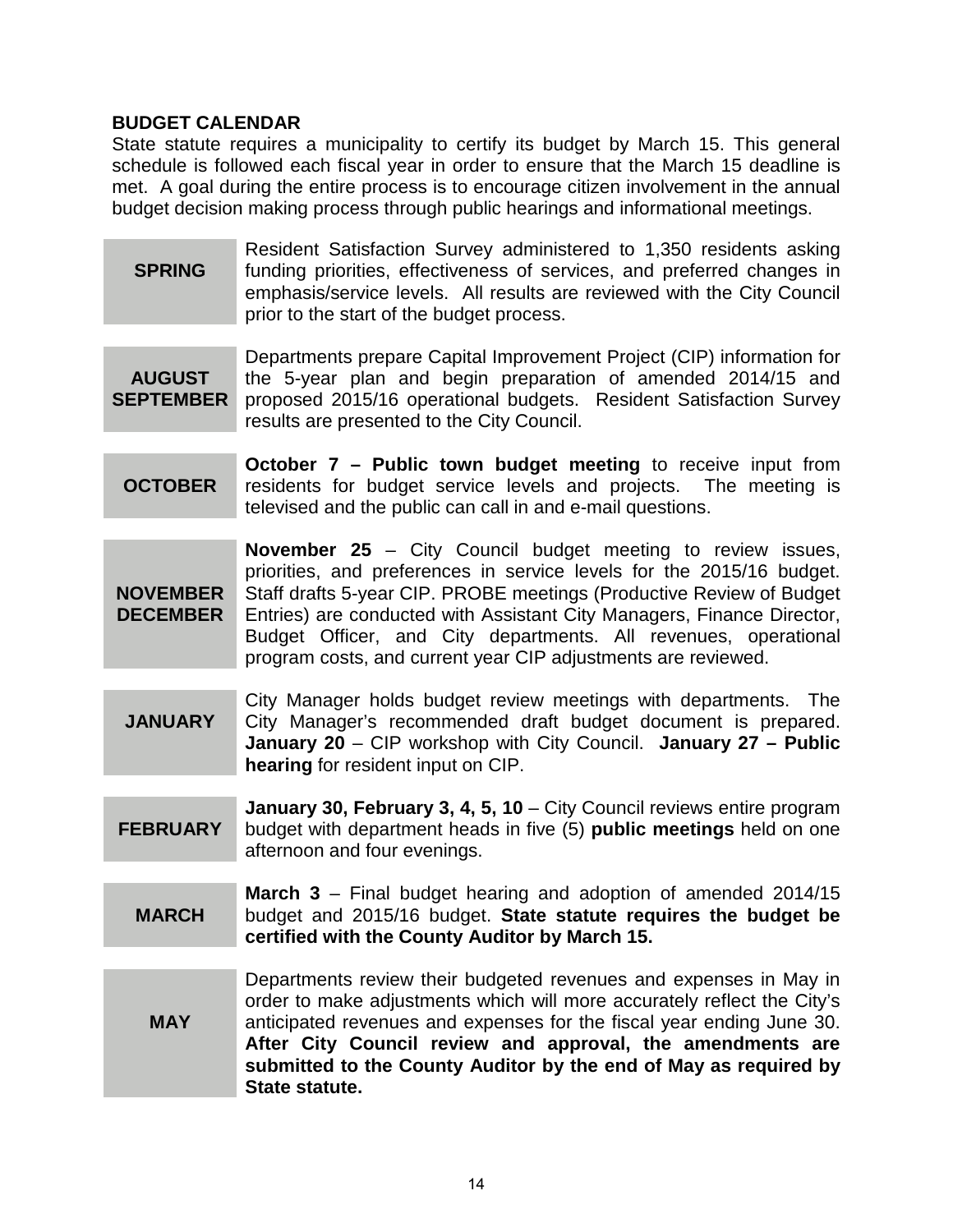#### **PROPERTY TAXES**

Property taxes are certified July 1 with the first half due on or before September 30 and the second half due on or before March 31. The first half taxes become delinquent on October 1 and the second half taxes become delinquent on April 1. There is a 1% per month penalty for delinquency. Taxes are collected by the County and distributed to the City in proportion of its levy to all levies.



City property taxes are about one-third of a resident's total property tax bill. The other taxing bodies are the School District, Story County, and Des Moines Area Community College.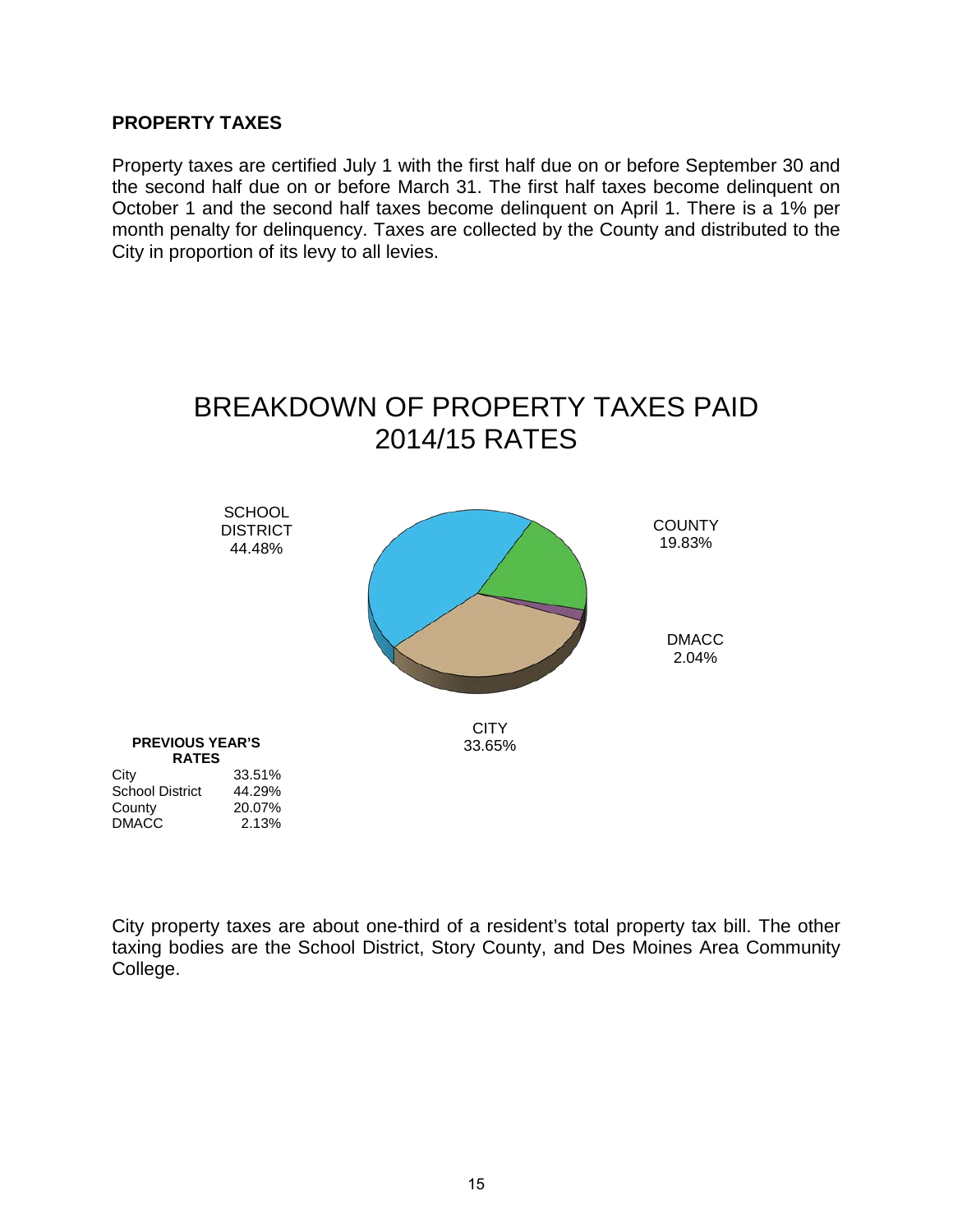#### **VALUATION GROWTH**



#### **VALUATION PERCENTAGE INCREASE 10 YEARS OF DATA**

#### **Fiscal Year Percentage Change**

City of Ames, Iowa

The 2015/16 budget is based on a \$91,602,424, or 3.9%, increase in the City's taxable valuation. The average annual valuation increase over the last ten years is 3.1%. The total taxable valuation of \$2,444,958,642 is made up of the following components:

|                             | <b>Taxable</b><br><b>Valuation</b> | Percentage<br>of Valuation | <b>Change From</b><br><b>Prior Year</b> |
|-----------------------------|------------------------------------|----------------------------|-----------------------------------------|
| Residential property        | 1,549,839,267                      | 63.4%                      | 9.3%                                    |
| Commercial property         | 757,802,880                        | 31.0%                      | $-4.2\%$                                |
| Industrial property         | 120,629,790                        | 4.9%                       | $-4.2\%$                                |
| <b>Utilities</b>            | 11,120,683                         | 0.5%                       | $-5.9\%$                                |
| Utilities subject to excise | 5,566,022                          | 0.2%                       | $-13.5%$                                |
|                             | 2,444,958,642                      | 100.0%                     | $3.9\%$                                 |

#### **FACTORS IMPACTING VALUATION GROWTH**

The taxable valuation for the FY 2015/16 budget is based on property valuation as of January 1, 2014. The three primary factors impacting taxable valuation are additions or removals of taxable property, changes in valuation of existing property, and changes in the state mandated rollback rate. The total growth in taxable valuation of \$91.6 million, or a 3.9% increase over the prior year, is reflective of positive growth in both the addition of new property and the increased valuation on existing property. The new additional taxable value and the change in the taxable value of existing property each contributed about \$60 million in increased taxable value, reflecting the overall strength of the Ames market. This increase was partially offset by reductions on taxable value due to temporary tax exemptions on some commercial property, changes in the state rollback adjustment, and some shifting of property from a commercial to a residential classification, which is taxed at a lower rate. The combination of these factors reduced the growth in taxable value by approximately 25%. The largest reduction on taxable value was caused by the implementation of the second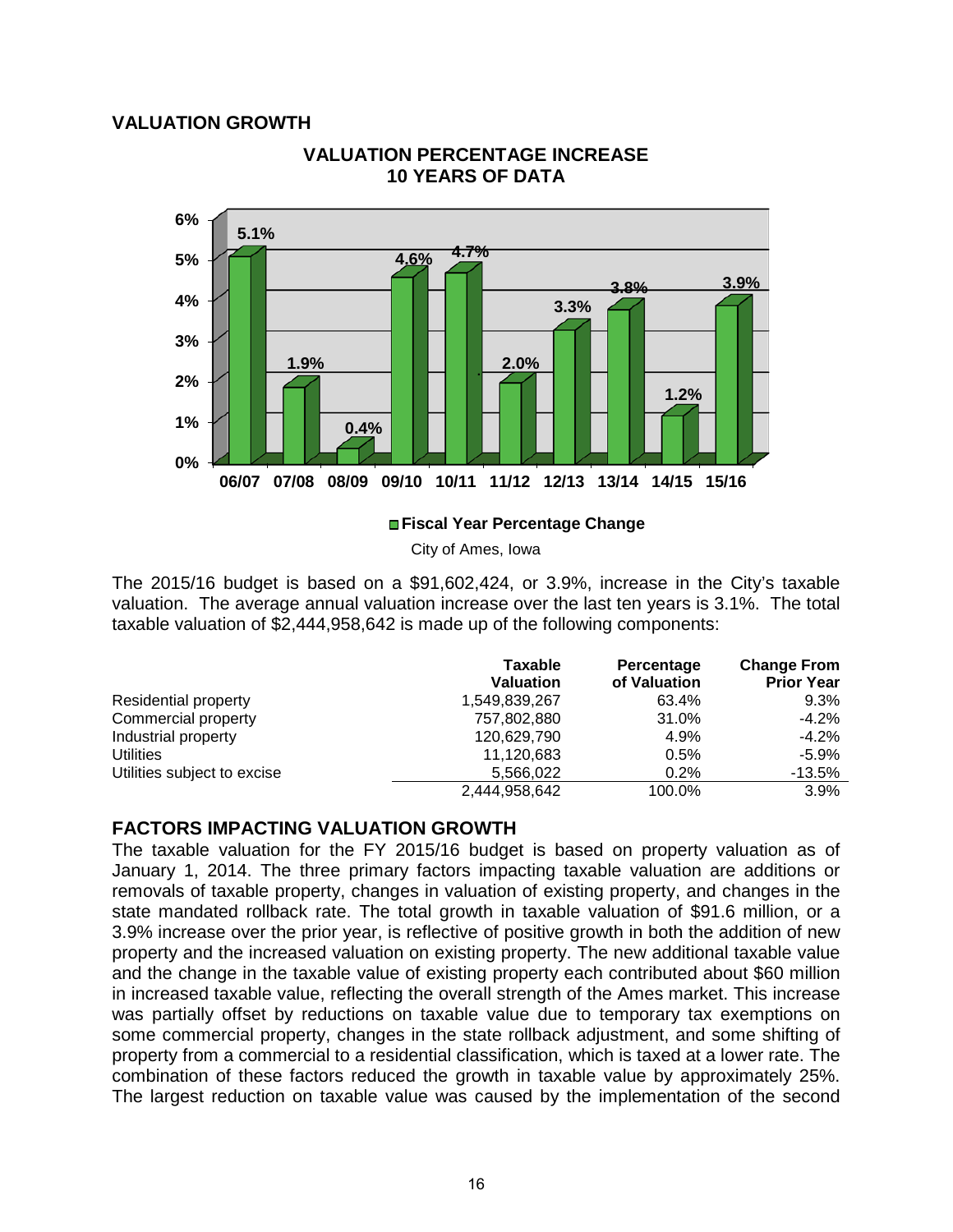and final year of property tax reform by the State of Iowa. Commercial and industrial property previously taxed at 100% of market value was reduced to 95% in FY 2014/15 and to 90% for FY 2015/16. The rate will remain at 90% for future years, with the State making up the lost revenue as State Replacement Tax.

#### **GENERAL FUND ENDING BALANCE**

The General Fund's budgeted ending balance for June 30, 2016 is \$6,940,667, or 23.3% of budgeted expenditures. The City's General Fund balance policy calls for an ending balance of at least 20% of expenditures. The City Council maintains this fund balance to help cover unexpected changes in expenses and revenues and to mitigate property tax rate increases in future years.

#### **EMERGENCY RESERVE**

In addition to the General fund balance, the City annually budgets an additional amount as an emergency reserve. These are discretionary funds over and above the general fund balance for use as designated by City Council. This money is typically used for projects or requests which occur after the budget has been adopted. In recent years, \$50,000 had been included in the adopted budget, and another \$50,000 added as part of the amendment process. For FY 2014/15, however, the adopted amount of \$50,000 was determined to be sufficient. A total of \$50,000 has also been budgeted as an emergency reserve for FY 2015/16.

#### **LOCAL OPTION SALES TAX Effect of Local Option Sales Tax – Property Tax Levy/\$1,000 Valuation**



On November 4, 1986, the citizens of Ames approved a Local Option Tax of 1% to be used for property tax relief (60%) and community betterment (40%). The property tax relief portion of this tax will generate \$4,490,763 in FY 2015/16, which will lower the total necessary tax levy by \$1.84. The chart above illustrates what the total levy would need to be if the Local Option Sales Tax had not been approved. Adjusted local option tax revenues for FY 2014/15 will be \$7,996,943, or \$874,588 higher than the adopted budget. The increase is due to a higher than anticipated settlement amount received for FY 2013/14. Local option tax revenues for FY 2015/16 are projected to be \$7,484,605, a 5.1% increase over the amount adopted for FY 2014/15.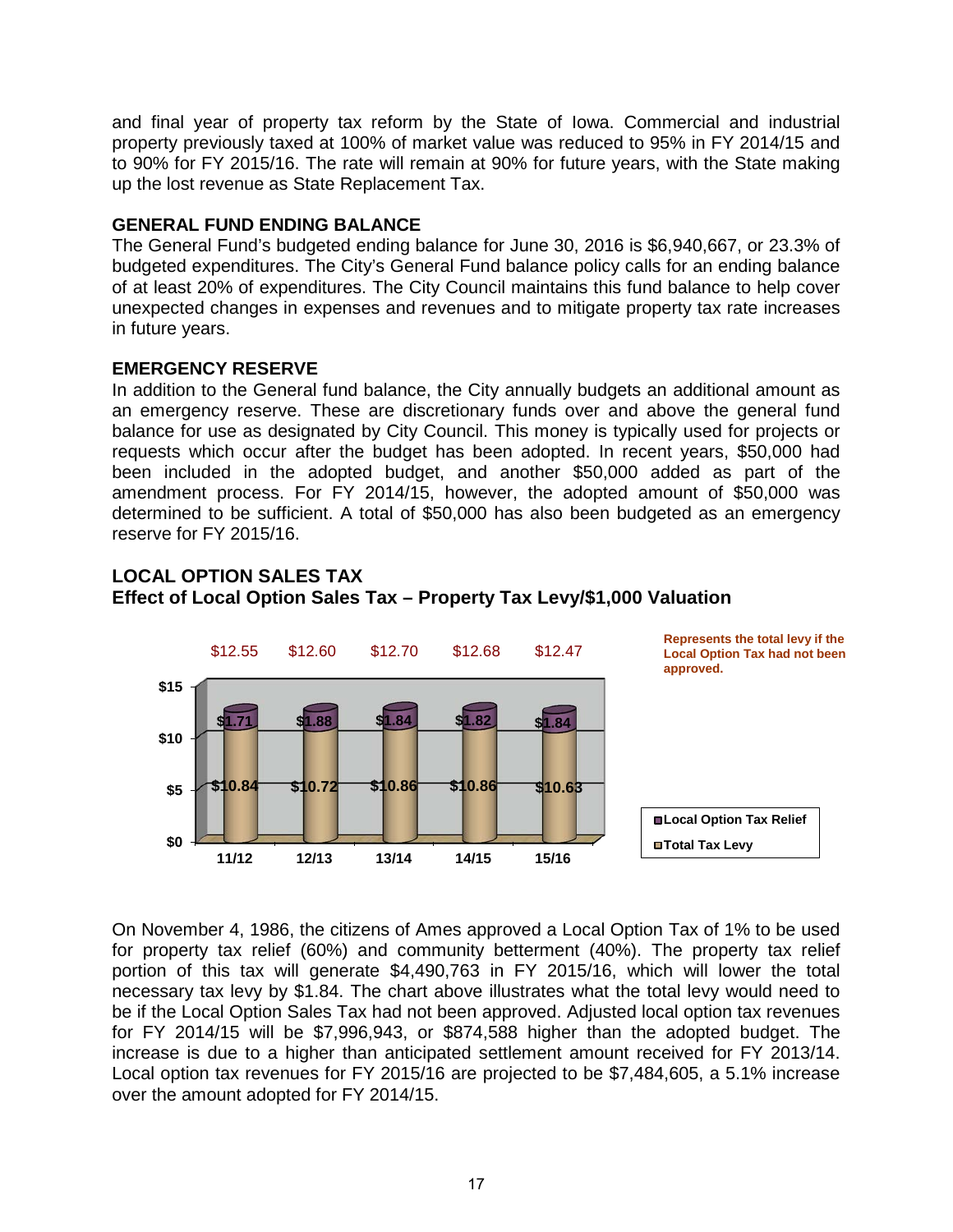### **CITY OF AMES, IOWA FY 2015/16 PROPERTY TAX LEVY**

Taxable Valuation  $$ 2,444,958,642$ 

% Change From FY 14/15 3.9%

| <b>LEVY REQUIRED</b>                                                      | <b>LEVY PER</b><br>\$1,000<br><b>VALUATION</b> | <b>DOLLAR</b><br><b>AMOUNT</b> | <b>RATE</b><br><b>CHANGE</b> | %      | <b>DOLLAR</b><br><b>CHANGE</b> | %      |
|---------------------------------------------------------------------------|------------------------------------------------|--------------------------------|------------------------------|--------|--------------------------------|--------|
| <b>Total Requirement</b>                                                  | 7.84202                                        | 19,173,408                     | 0.07345                      | 0.95   | 891,191                        | 4.87   |
| Less:<br><b>State Replacement Tax</b><br><b>Local Option Property Tax</b> | 0.23053<br>1.83674                             | 563,644<br>4,490,763           | (0.02086)                    | (1.15) | (217, 350)                     | (5.09) |
| <b>Net General Levy</b>                                                   | 5.77474                                        | 14,119,001                     | (0.05825)                    | (1.00) | 391,889                        | 2.85   |
| Trust and Agency Levy<br>(Partial Police/Fire Benefits)                   | .71216                                         | 1,741,202                      | (0.07115)                    | (9.08) | (102, 213)                     | (5.54) |
| <b>Transit Levy</b>                                                       | .65200                                         | 1,594,113                      | (0.00519)                    | (0.79) | 47,507                         | 3.07   |
| <b>Total Before Debt Service</b>                                          | 7.13890                                        | 17,454,316                     | (0.13459)                    | (1.85) | 337,183                        | 1.97   |
| Debt Service Levy                                                         | 3.49047                                        | 8,540,433                      | (0.09142)                    | (2.55) | 105,068                        | 1.25   |
| <b>Grand Total Tax Levy</b>                                               | 10.62937                                       | 25,994,749                     | (0.22601)                    | (2.08) | 442,251                        | 1.73   |

Ag Levy – Valuation: \$1,879,319 x 3.00375 = \$5,645

TIF valuation available for Debt Service - \$1,827,450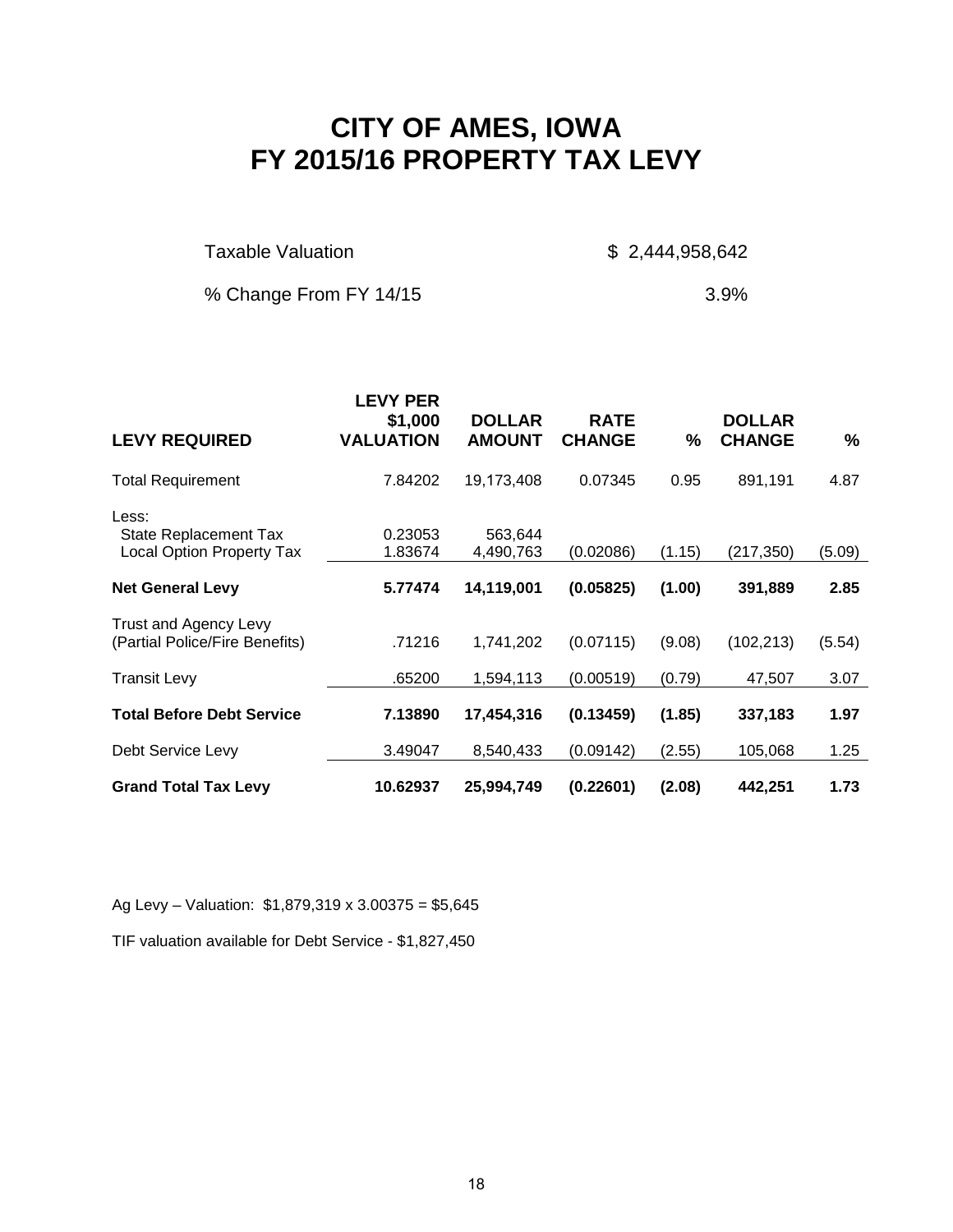#### **FY 2014/15 PROPERTY TAX LEVY COMPARISONS**

| <b>CITY</b>            | <b>POPULATION</b> | <b>GENERAL</b><br><b>LEVY PER</b><br>\$1,000 | <b>TOTAL</b><br><b>LEVY PER</b><br>\$1,000 | <b>TOTAL</b><br><b>LEVY</b><br><b>PER CAPITA</b> |
|------------------------|-------------------|----------------------------------------------|--------------------------------------------|--------------------------------------------------|
| Waterloo <sup>*</sup>  | 68,406            | \$8.10                                       | \$17.95                                    | \$587.39                                         |
| Council Bluffs *       | 62,230            | 8.10                                         | 17.75                                      | 687.02                                           |
| Des Moines             | 203,433           | 8.10                                         | 16.92                                      | 543.20                                           |
| Davenport *            | 99,685            | 8.10                                         | 16.78                                      | 673.43                                           |
| Iowa City              | 67,862            | 8.10                                         | 16.71                                      | 766.79                                           |
| Sioux City *           | 82,684            | 8.10                                         | 16.36                                      | 449.59                                           |
| <b>Cedar Rapids</b>    | 126,326           | 8.10                                         | 15.22                                      | 706.97                                           |
| <b>West Des Moines</b> | 56,609            | 8.10                                         | 12.05                                      | 854.24                                           |
| Ankeny                 | 45,582            | 7.03                                         | 11.90                                      | 584.14                                           |
| Cedar Falls *          | 39,260            | 8.10                                         | 11.81                                      | 450.53                                           |
| Dubuque *              | 57,637            | 8.10                                         | 11.03                                      | 430.60                                           |
| Ames *                 | 58,965            | 5.83                                         | 10.86                                      | 433.43                                           |
| Urbandale              | 39,463            | 7.12                                         | 9.72                                       | 588.62                                           |
| Average                |                   | 7.77                                         | 14.24                                      |                                                  |

\* Cities that collect local option sales tax

Iowa law limits a city's tax levy for the general fund to no more than \$8.10 per \$1,000 valuation in any tax year, except for specific levies authorized outside the limit. The City of Ames general fund levy for 2014/15 was \$5.83.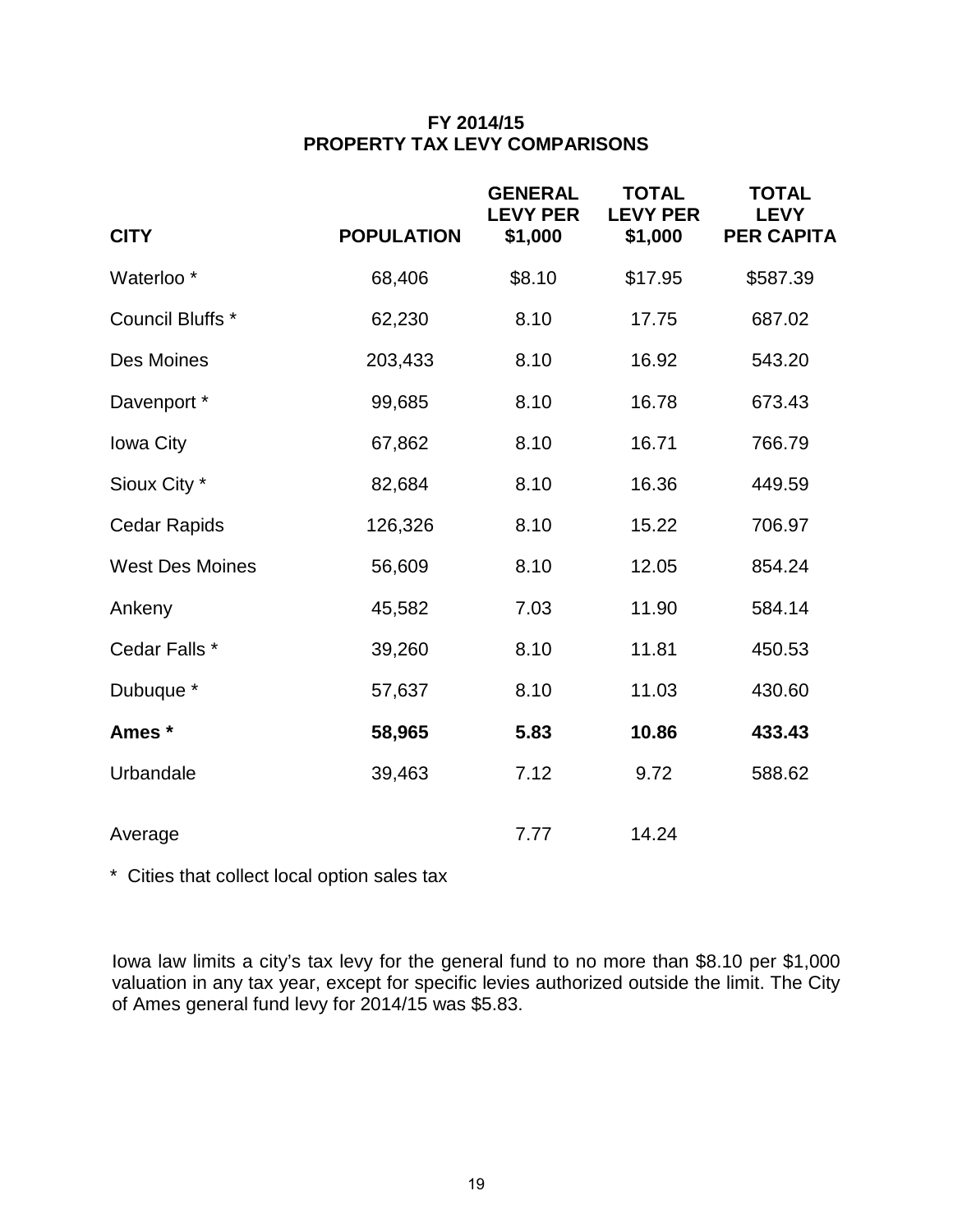### **CITY OF AMES, IOWA PROPERTY TAX COST OF SERVICES PER RESIDENCE 3-YEAR COMPARISON**

|                                 |                         | \$100,000 Home* |         |  |  |
|---------------------------------|-------------------------|-----------------|---------|--|--|
|                                 | 2013/14                 | 2014/15         | 2015/16 |  |  |
| Streets/Traffic                 | 138                     | 139             | 145     |  |  |
| <b>Police Protection</b>        | 131                     | 136             | 135     |  |  |
| <b>Fire Protection</b>          | 89                      | 89              | 88      |  |  |
| Library                         | 71                      | 77              | 76      |  |  |
| <b>Parks and Recreation</b>     | 52                      | 56              | 52      |  |  |
| Transit                         | 34                      | 36              | 36      |  |  |
| <b>General Support Services</b> | 23                      | 23              | 24      |  |  |
| <b>Planning Services</b>        | 10                      | 10              | 11      |  |  |
| <b>Storm Sewer System</b>       | $\overline{7}$          | 6               | 5       |  |  |
| <b>Resource Recovery</b>        | 6                       | 6               | 6       |  |  |
| <b>Animal Control</b>           | 5                       | 5               | 5       |  |  |
| Facilities/Cemetery/Airport     | $\overline{\mathbf{4}}$ | 5               | 6       |  |  |
| <b>Building Safety</b>          | 3                       | 3               | 3       |  |  |
|                                 | 573                     | 591             | 592     |  |  |
| *Assessed Value                 | 100,000                 | 100,000         | 100,000 |  |  |
| Rollback                        | 52.8166                 | 54.4002         | 55.7335 |  |  |
| <b>Taxable Value</b>            | 52,817                  | 54,400          | 55,734  |  |  |
| Tax Rate per \$1,000            | 10.8578                 | 10.8554         | 10.6294 |  |  |
| <b>Calculated Tax</b>           | 573                     | 591             | 592     |  |  |

All categories reflect their applicable amounts for debt service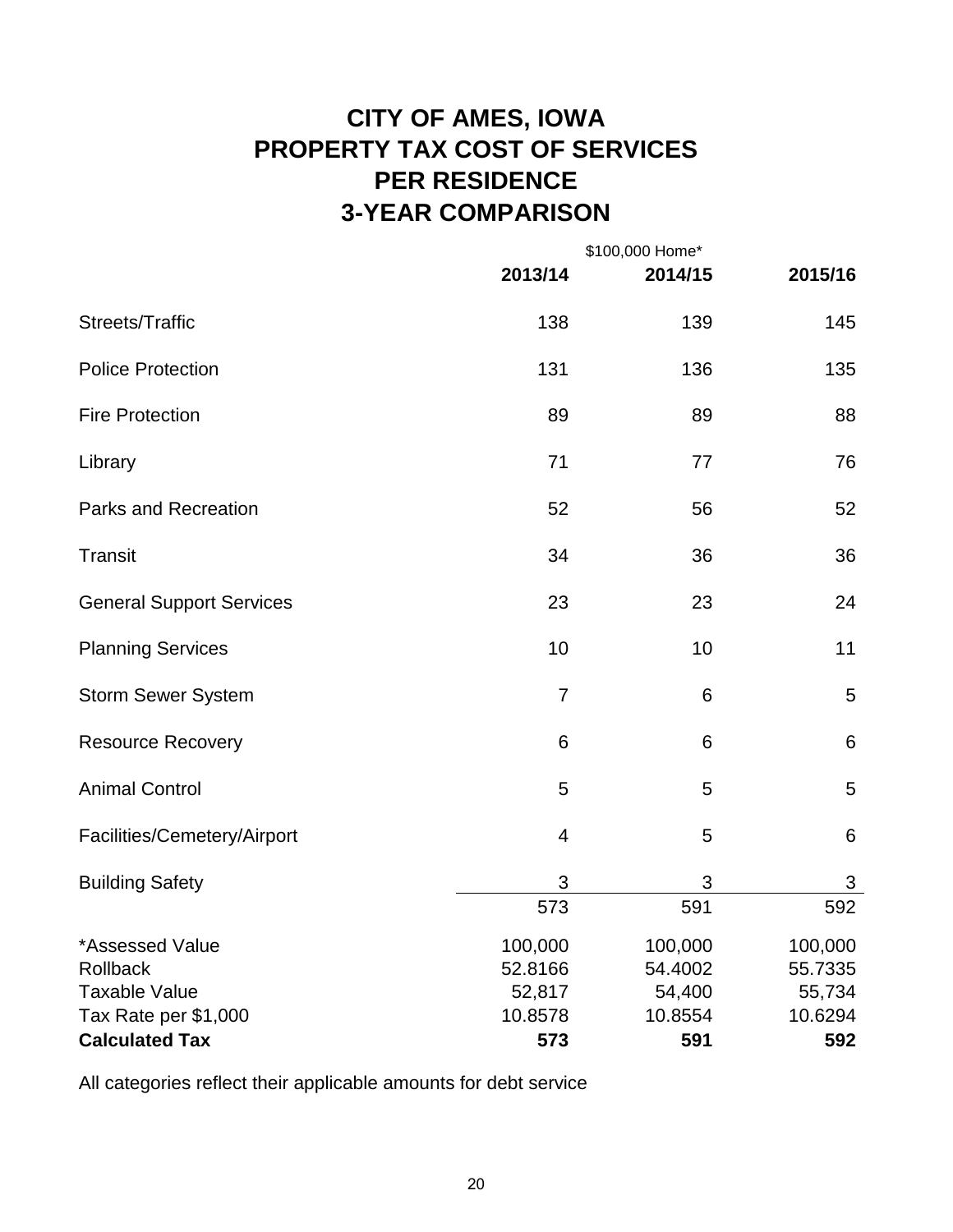### **DEBT SERVICE COST ALLOCATION FOR 2015/2016 BUDGET**

Valuation \$2,446,786,092

|                                              | <b>Allocated</b>    | <b>Debt Service</b>       | <b>Property</b>    | <b>Rate Per</b>   |
|----------------------------------------------|---------------------|---------------------------|--------------------|-------------------|
| <b>Use of Bond Proceeds</b>                  | <b>Debt Service</b> | <b>Abatements</b>         | <b>Tax Support</b> | \$1,000 Valuation |
|                                              |                     |                           |                    |                   |
| <b>Fire Department Apparatus</b>             | 59,847              | 14,962                    | 44,885             | 0.01834           |
| Library                                      | 1,208,900           |                           | 1,208,900          | 0.49408           |
| Ada Hayden Heritage Park                     | 264,675             |                           | 264,675            | 0.10817           |
| <b>City Hall Improvements</b>                | 14,309              |                           | 14,309             | 0.00585           |
| <b>Aquatic Center</b>                        | 944,487             |                           | 944,487            | 0.38601           |
| <b>Water Projects</b>                        | 394,057             | 394,057                   |                    |                   |
| Sewer Projects                               | 64,791              | 64,791                    |                    |                   |
| <b>Resource Recovery</b>                     | 163,987             | 163,987                   |                    |                   |
| Urban Renewal - TIF                          | 117,960             | 117,960                   |                    |                   |
| <b>Storm Sewer</b>                           | 243,175             |                           | 243,175            | 0.09939           |
| <b>Streets</b>                               | 5,356,602           |                           | 5,356,602          | 2.18924           |
| <b>Special Assessments</b>                   | 442,728             | 442,728                   |                    |                   |
| 2015/2016 CIP G. O.                          | 1,395,720           | 590,920                   | 804,800            | 0.32892           |
| <b>TOTAL G. O. DEBT</b>                      | 10,671,238          | 1,789,405                 | 8,881,833          | 3.63000           |
| <b>Less: State Replacement Tax</b>           |                     |                           | 340,714            | 0.13925           |
| <b>Use of Fund Balance</b>                   |                     |                           |                    | 0.00000           |
| <b>TOTAL DEBT SERVICE COST</b>               | \$<br>10,671,238    | \$<br>1,789,405           | \$<br>8,541,119    | 3.49075           |
|                                              |                     |                           |                    |                   |
| FY 2015/2016 Debt Service Levy               |                     |                           | \$<br>8,541,119    | 3.49075           |
|                                              |                     |                           |                    |                   |
| 2015/2016 CIP G.O. ISSUE                     |                     |                           |                    |                   |
| <b>Flood Mitigation</b>                      | \$<br>144,000       |                           |                    |                   |
| West Lincoln Way Improvements                | 450,000             |                           |                    |                   |
| <b>Asphalt Street Improvements</b>           | 1,300,000           |                           |                    |                   |
| <b>Grand Avenue Extension</b>                | 280,000             |                           |                    |                   |
| <b>Concrete Pavement Improvements</b>        | 1,100,000           |                           |                    |                   |
| <b>Arterial Street Pavement Improvements</b> | 400,000             |                           |                    |                   |
| Downtown Street Improvements                 | 800,000             |                           |                    |                   |
| Seal Coat Pavement Improvements              | 350,000             |                           |                    |                   |
| <b>Bridge Rehabilitation Program</b>         | 2,320,000           |                           |                    |                   |
| <b>Airport Terminal Building</b>             | 867,000             |                           |                    |                   |
| <b>Subtotal Tax Supported Bonds</b>          | \$<br>8,011,000     |                           |                    |                   |
|                                              |                     |                           |                    |                   |
| East Lincoln Way Sewer Extension             | 2,000,000           | Abated by Sewer Revenue   |                    |                   |
| <b>ISU Research Park Improvements</b>        | 2,938,990           | Abated by TIF Revenue     |                    |                   |
| <b>Airport Terminal</b>                      | 943,000             | Abated by Airport Revenue |                    |                   |
| <b>Subtotal Abated Bonds</b>                 | \$<br>5,881,990     |                           |                    |                   |
|                                              |                     |                           |                    |                   |
| <b>Total G.O. Bonds</b>                      | \$<br>13,892,990    |                           |                    |                   |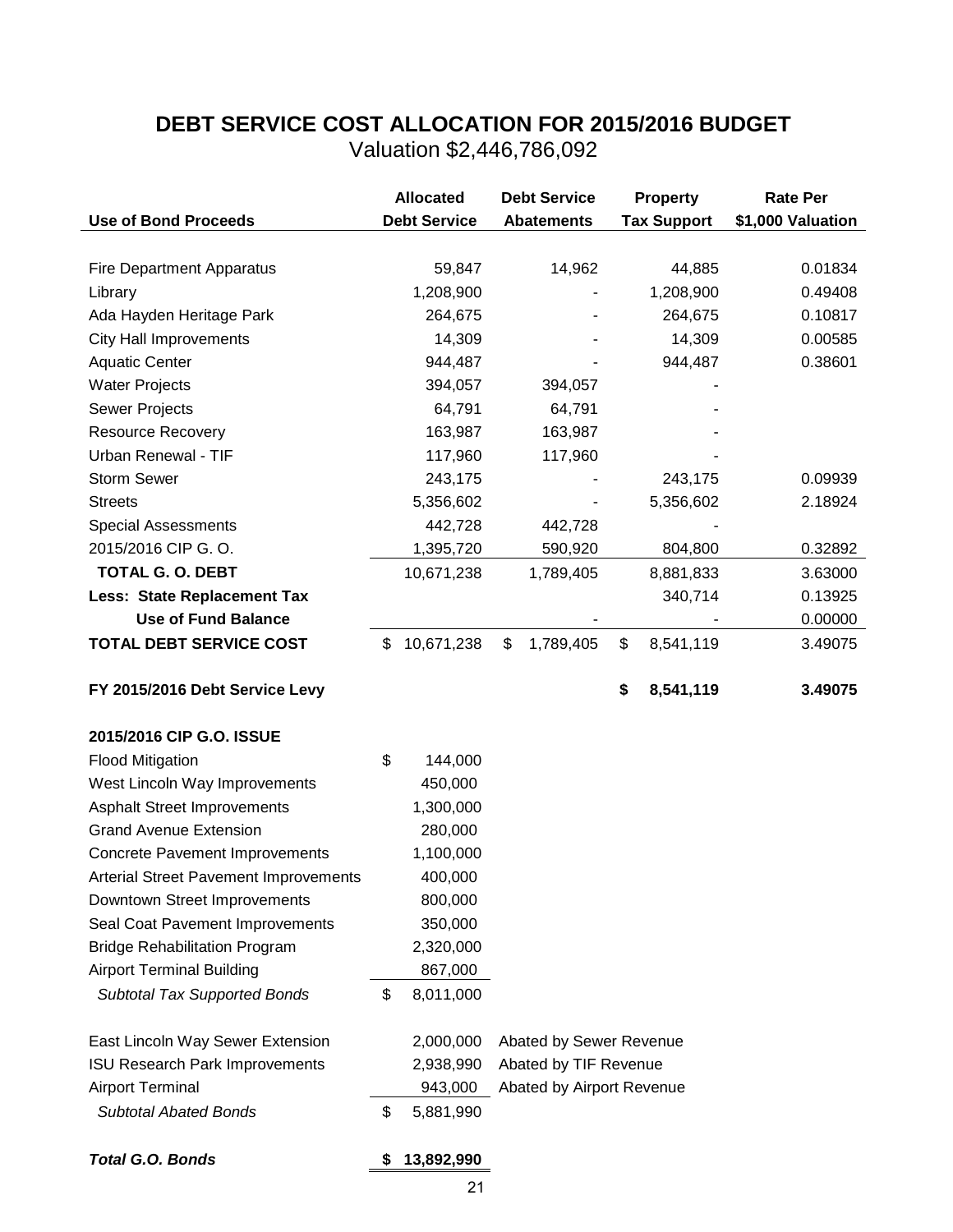### **SUMMARY OF TOTAL REVENUES AND EXPENDITURES ALL FUNDS – REVENUE SUMMARY**

|                                     |               |              |                 |                | % Change |
|-------------------------------------|---------------|--------------|-----------------|----------------|----------|
|                                     | 2013/14       | 2014/15      | 2014/15         | 2015/16        | From     |
|                                     | <b>Actual</b> | Adopted      | <b>Adjusted</b> | <b>Adopted</b> | Adopted  |
| <b>Property Taxes</b>               | 25,209,338    | 25,543,129   | 25,543,129      | 26,000,576     | 1.8%     |
| <b>State Replacement Tax</b>        |               | 524,239      | 524,239         | 1,038,180      | 98.0%    |
| <b>Utility Excise Tax</b>           | 64,592        | 69,896       | 69,896          | 59,156         | $-15.4%$ |
| <b>Local Option Sales Tax</b>       | 6,648,615     | 7,122,355    | 7,996,943       | 7,484,605      | 5.1%     |
| <b>Hotel/Motel Taxes</b>            | 1,832,470     | 1,650,000    | 1,750,000       | 1,775,000      | 7.6%     |
| <b>Other Taxes</b>                  | 8,545,677     | 9,366,490    | 10,341,078      | 10,356,941     | 10.6%    |
| <b>Licenses &amp; Permits</b>       | 1,921,654     | 1,381,200    | 1,626,449       | 1,486,425      | 7.6%     |
| <b>Federal Grants</b>               | 3,391,856     | 2,467,995    | 3,635,949       | 3,413,760      | 38.3%    |
| <b>State Road Use Tax</b>           | 5,859,929     | 5,805,989    | 5,805,989       | 5,925,077      | 2.1%     |
| Monies & Credits                    | 17,819        | 17,818       | 17,818          | 17,818         | 0.0%     |
| <b>State Grants</b>                 | 11,873,573    | 36, 151, 229 | 36,492,760      | 39,982,854     | 10.6%    |
| <b>County Contributions</b>         | 118,916       | 119,000      | 128,530         | 118,000        | $-0.8%$  |
| <b>Government Participation</b>     | 4,938,209     | 5,391,034    | 5,829,252       | 6,071,493      | 12.6%    |
| <b>Intergovernmental Revenue</b>    | 26,200,302    | 49,953,065   | 51,910,298      | 55,529,002     | 11.2%    |
| <b>Utility Charges</b>              | 77,335,491    | 75,553,309   | 76,469,004      | 78,471,942     | 3.9%     |
| <b>Other Charges for Services</b>   | 8,546,808     | 8,927,185    | 8,821,138       | 9,021,179      | 1.1%     |
| <b>Charges for Services</b>         | 85,882,299    | 84,480,494   | 85,290,142      | 87,493,121     | 3.6%     |
| Fines, Forfeit, & Penalty           | 800,552       | 798,000      | 814,840         | 797,000        | $-0.1%$  |
| <b>Interest Revenue</b>             | 1,245,830     | 709,882      | 805,200         | 735,200        | 3.6%     |
| Other Uses of Money                 | 995,050       | 958,898      | 967,654         | 948,961        | $-1.0%$  |
| <b>Use of Money &amp; Property</b>  | 2,240,880     | 1,668,780    | 1,772,854       | 1,684,161      | 0.9%     |
| Proceeds from Bonds                 |               | 32,840,000   | 9,840,000       | 32,767,990     | $-0.2%$  |
| <b>Other Miscellaneous Revenues</b> | 1,882,390     | 1,418,505    | 1,966,938       | 2,506,424      | 76.7%    |
| <b>Miscellaneous Revenues</b>       | 1,882,390     | 34,258,505   | 11,806,938      | 35,274,414     | 3.0%     |
| <b>Internal Services</b>            | 15,763,937    | 15,245,084   | 15,638,145      | 16,526,424     | 8.4%     |
| <b>Total Before Transfers</b>       | 168,447,029   | 222,694,747  | 204,743,873     | 235,148,064    | 5.6%     |
| <b>Transfers</b>                    | 14,576,019    | 14,962,382   | 15,705,465      | 16,745,333     | 11.9%    |
| <b>Grand Total Revenues</b>         | 183,023,048   | 237,657,129  | 220,449,338     | 251,893,397    | 6.0%     |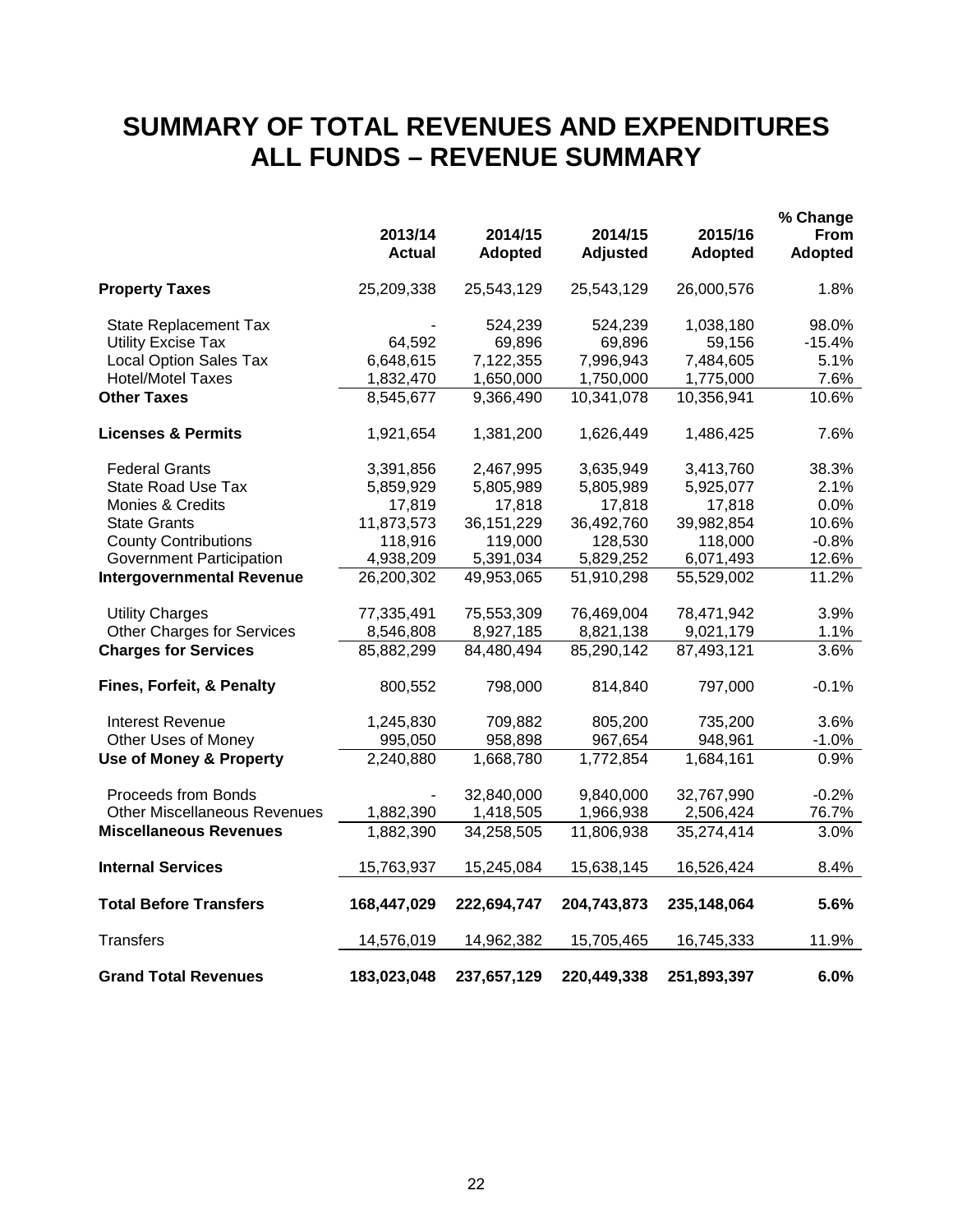### **ALL FUNDS - EXPENDITURES**

|                                 |               |                |                 |                | % Change       |
|---------------------------------|---------------|----------------|-----------------|----------------|----------------|
|                                 | 2013/14       | 2014/15        | 2014/15         | 2015/16        | <b>From</b>    |
|                                 | <b>Actual</b> | <b>Adopted</b> | <b>Adjusted</b> | <b>Adopted</b> | <b>Adopted</b> |
| <b>Operations:</b>              |               |                |                 |                |                |
| <b>Public Safety:</b>           |               |                |                 |                |                |
| Law Enforcement                 | 8,221,769     | 8,614,405      | 8,752,273       | 8,820,192      | 2.4%           |
| <b>Fire Safety</b>              | 6,030,496     | 6,412,166      | 6,325,726       | 6,607,573      | 3.1%           |
| <b>Building Safety</b>          | 1,197,591     | 1,385,906      | 1,345,482       | 1,459,409      | 5.3%           |
| <b>Traffic Control</b>          | 914,846       | 928,044        | 977,442         | 989,151        | 6.6%           |
| <b>Animal Control</b>           | 380,665       | 386,464        | 406,331         | 366,233        | $-5.2%$        |
| <b>Other Public Safety</b>      | 739,827       | 734,500        | 746,500         | 794,500        | 8.2%           |
| <b>Total Public Safety</b>      | 17,485,194    | 18,461,485     | 18,553,754      | 19,037,058     | 3.1%           |
| Utilities:                      |               |                |                 |                |                |
| <b>Resource Recovery</b>        | 3,556,391     | 3,730,439      | 3,724,588       | 3,793,759      | 1.7%           |
| <b>Water Operations</b>         | 2,808,308     | 2,971,583      | 2,916,730       | 2,962,531      | $-0.3%$        |
| <b>Storm Sewer Maintenance</b>  | 230,684       | 207,579        | 251,155         | 252,189        | 21.5%          |
| <b>Water Pollution Control</b>  | 2,517,843     | 2,840,560      | 2,836,003       | 2,919,830      | 2.8%           |
| <b>Electric Services</b>        | 48,023,791    | 49,880,481     | 49,827,393      | 51,383,447     | 3.0%           |
| <b>Utility Support Services</b> | 4,261,018     | 4,268,403      | 4,431,998       | 4,569,869      | 7.1%           |
| <b>Total Utilities</b>          | 61,398,035    | 63,899,045     | 63,987,867      | 65,881,625     | 3.1%           |
| Transportation:                 |               |                |                 |                |                |
| <b>Street System</b>            | 3,448,508     | 3,646,002      | 3,814,596       | 3,941,210      | 8.1%           |
| <b>Public Parking</b>           | 790,560       | 838,985        | 848,129         | 851,900        | 1.5%           |
| <b>Transit System</b>           | 8,869,683     | 9,440,489      | 9,770,653       | 10,230,327     | 8.4%           |
| Airport                         | 145,399       | 123,068        | 132,710         | 138,136        | 12.2%          |
| <b>Total Transportation</b>     | 13,254,150    | 14,048,544     | 14,566,088      | 15, 161, 573   | 7.9%           |
| <b>Community Enrichment:</b>    |               |                |                 |                |                |
| Parks and Recreation            | 3,771,085     | 3,991,646      | 4,094,529       | 4,120,761      | 3.2%           |
| <b>Library Services</b>         | 3,493,706     | 3,891,464      | 3,952,621       | 4,039,191      | 3.8%           |
| <b>Human Services</b>           | 1,060,788     | 1,155,850      | 1,159,563       | 1,233,357      | 6.7%           |
| <b>Art Services</b>             | 161,104       | 181,401        | 206,948         | 189,733        | 4.6%           |
| Cemetery                        | 126,703       | 148,693        | 161,317         | 168,195        | 13.1%          |
| City-Wide Housing               | 32,477        | 42,898         | 46,827          | 48,754         | 13.7%          |
| Comm Dev Block Grant            | 653,164       | 523,489        | 1,191,895       | 487,470        | $-6.9%$        |
| <b>Economic Development</b>     | 235,619       | 231,291        | 221,573         | 223,314        | $-3.5%$        |
| <b>FEMA Disaster Activity</b>   | 10,364        |                |                 |                |                |
| Cable TV                        | 124,595       | 124,991        | 142,250         | 139,415        | 11.5%          |
| <b>Total Comm Enrichment</b>    | 9,669,605     | 10,291,723     | 11,177,523      | 10,650,190     | 3.5%           |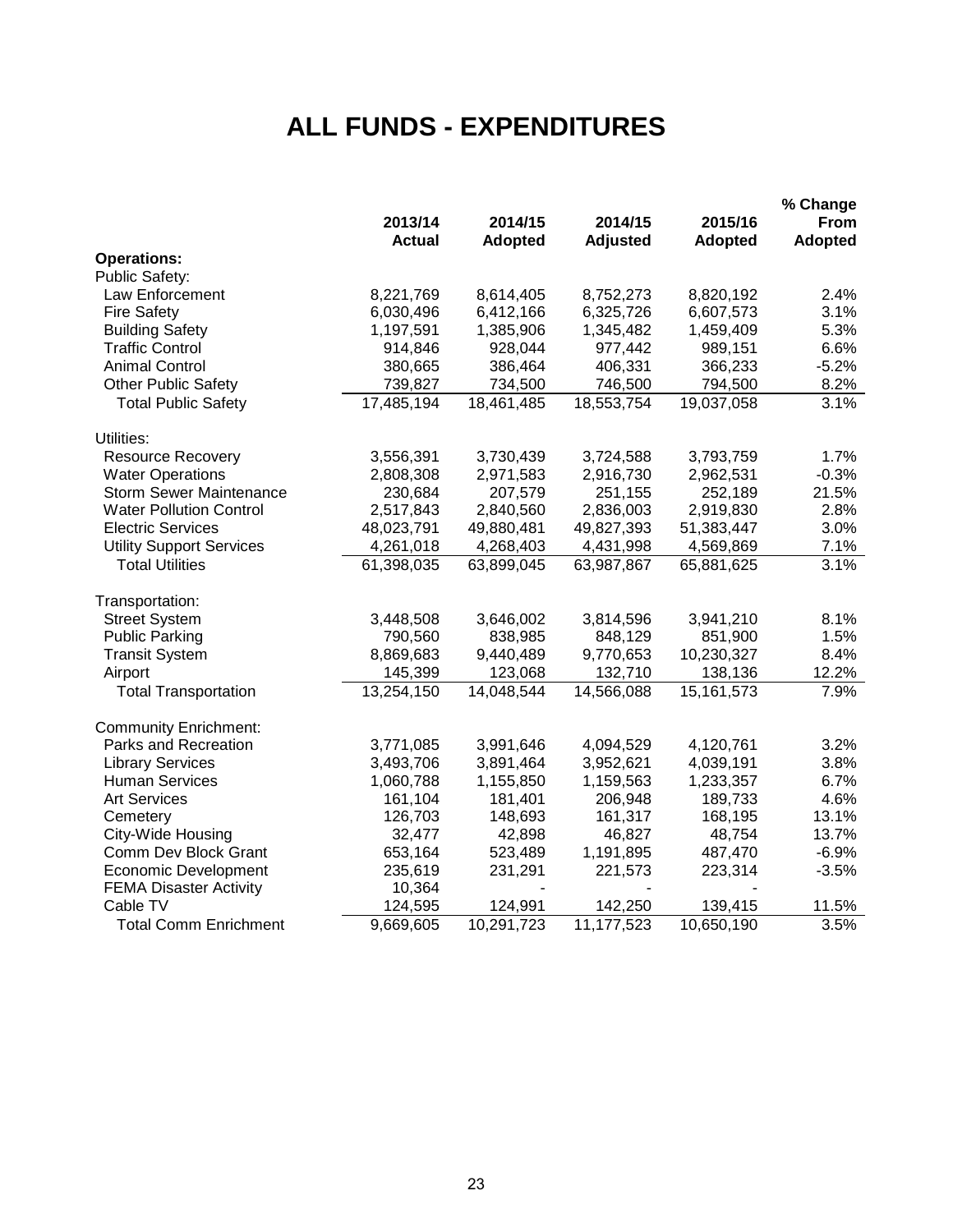### **ALL FUNDS – EXPENDITURES, continued**

|                                 |                          |                           |                     |                           | % Change               |
|---------------------------------|--------------------------|---------------------------|---------------------|---------------------------|------------------------|
|                                 | 2013/14<br><b>Actual</b> | 2014/15<br><b>Adopted</b> | 2014/15<br>Adjusted | 2015/16<br><b>Adopted</b> | From<br><b>Adopted</b> |
| <b>General Government:</b>      |                          |                           |                     |                           |                        |
| <b>City Council</b>             | 301,209                  | 342,770                   | 371,316             | 332,912                   | $-2.9%$                |
| <b>City Clerk</b>               | 367,865                  | 341,187                   | 349,173             | 357,296                   | 4.7%                   |
| <b>City Manager</b>             | 693,022                  | 692,031                   | 711,542             | 734,993                   | 6.2%                   |
| <b>Financial Services</b>       | 1,647,606                | 1,719,344                 | 1,748,205           | 1,774,736                 | 3.2%                   |
| <b>Administrative Services</b>  | 1,833,060                | 1,992,693                 | 2,635,814           | 2,173,191                 | 9.1%                   |
| <b>Public Works</b>             | 1,050,030                | 1,204,946                 | 1,208,085           | 1,267,150                 | 5.2%                   |
| <b>Facilities</b>               | 511,608                  | 535,809                   | 572,494             | 541,549                   | 1.1%                   |
| Merit Adjustment                |                          | 174,111                   |                     | 174,971                   | 0.5%                   |
| <b>Total General Government</b> | 6,404,400                | 7,002,891                 | 7,596,629           | 7,356,798                 | 5.1%                   |
| <b>Total Operations</b>         | 108,211,384              | 113,703,688               | 115,881,861         | 118,087,244               | 3.9%                   |
| CIP:                            |                          |                           |                     |                           |                        |
| <b>Public Safety CIP</b>        | 1,213,245                | 717,175                   | 4,050,741           | 2,243,175                 | 212.8%                 |
| <b>Utilities CIP</b>            | 18,096,770               | 63,594,850                | 68,060,521          | 69,061,900                | 8.6%                   |
| <b>Transportation CIP</b>       | 12,513,019               | 15,220,170                | 26,706,578          | 20,543,718                | 35.0%                  |
| <b>Community Enrichment CIP</b> | 12,055,872               | 1,276,500                 | 7,200,074           | 1,239,000                 | $-2.9%$                |
| <b>General Government CIP</b>   | 745,848                  | 50,000                    | 2,658,301           | 50,000                    | 0.0%                   |
| <b>Internal Services CIP</b>    | 11,667                   | 122,500                   | 134,241             | 111,000                   | $-9.4%$                |
| <b>Total CIP</b>                | 44,636,421               | 80,981,195                | 108,810,456         | 93,248,793                | 15.2%                  |
| <b>Debt Service:</b>            |                          |                           |                     |                           |                        |
| <b>General Obligation Bonds</b> | 10,082,600               | 9,800,973                 | 9,743,158           | 10,671,238                | 8.9%                   |
| <b>SRF Loan Payments</b>        | 148,300                  |                           | 301,716             | 1,122,492                 |                        |
| <b>Bond Costs</b>               | 2,000                    |                           | 53,000              |                           |                        |
| <b>Total Debt Service</b>       | 10,232,900               | 9,800,973                 | 10,097,874          | 11,793,730                | 20.3%                  |
| <b>Internal Services:</b>       |                          |                           |                     |                           |                        |
| <b>Fleet Services</b>           | 3,593,491                | 4,071,485                 | 4,689,221           | 4,119,760                 | 1.2%                   |
| <b>Information Technology</b>   | 2,154,660                | 2,201,223                 | 2,659,489           | 2,237,158                 | 1.6%                   |
| <b>Risk Management</b>          | 2,116,398                | 2,349,903                 | 2,301,047           | 2,361,272                 | 0.5%                   |
| Health Insurance                | 7,380,865                | 7,613,656                 | 7,652,072           | 8,165,749                 | 7.3%                   |
| <b>Total Internal Services</b>  | 15,245,414               | 16,236,267                | 17,301,829          | 16,883,939                | 4.0%                   |
| <b>Total Expenditures</b>       |                          |                           |                     |                           |                        |
| <b>Before Transfers</b>         | 178,326,119              | 220,722,123               | 252,092,020         | 240,013,706               | 8.7%                   |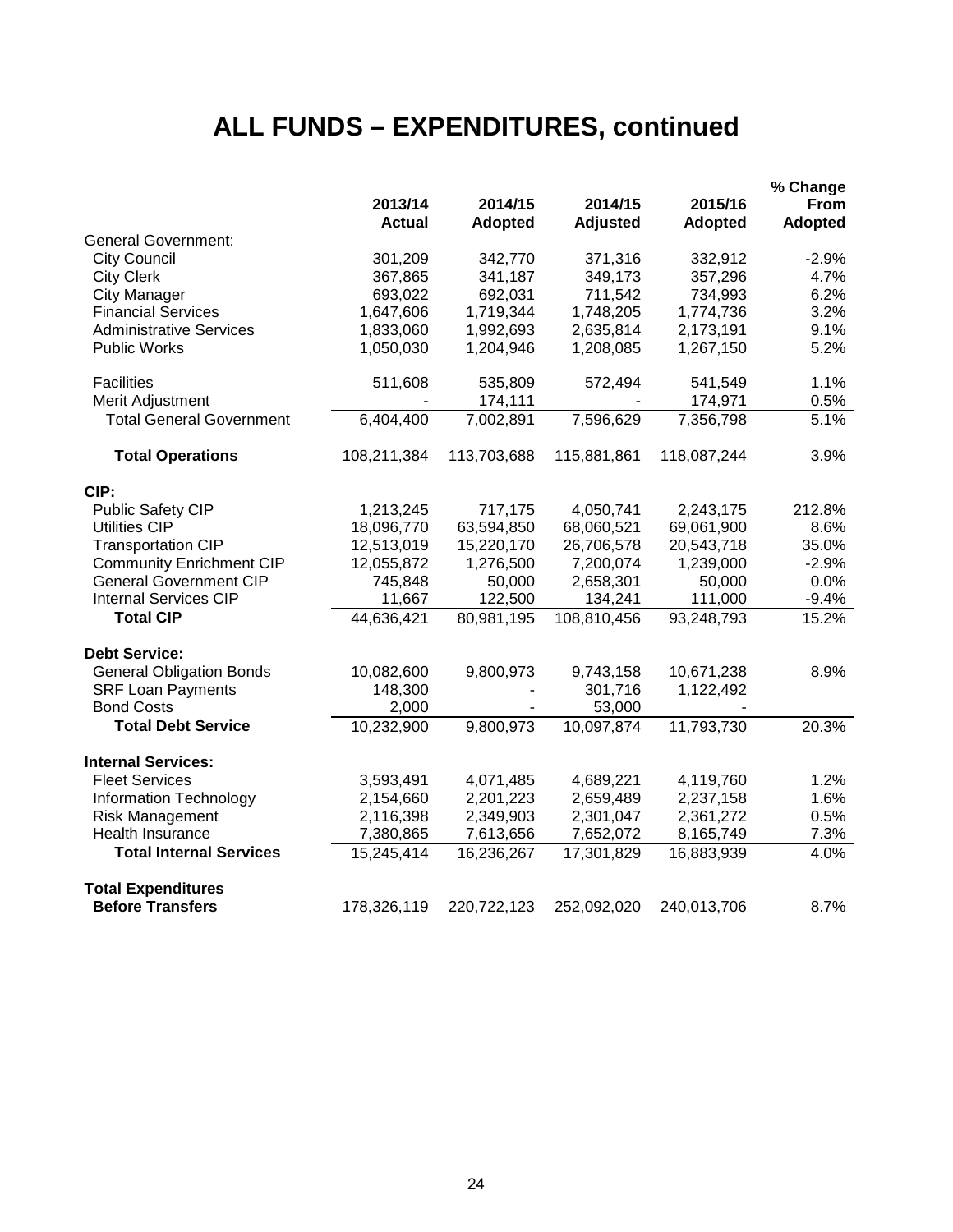### **ALL FUNDS – EXPENDITURES, continued**

|                                 | 2013/14<br><b>Actual</b> | 2014/15<br><b>Adopted</b> | 2014/15<br><b>Adjusted</b> | 2015/16<br><b>Adopted</b> | % Change<br><b>From</b><br><b>Adopted</b> |
|---------------------------------|--------------------------|---------------------------|----------------------------|---------------------------|-------------------------------------------|
| <b>Transfers:</b>               |                          |                           |                            |                           |                                           |
| Transfers                       | 14,576,019               | 14,962,382                | 15,705,465                 | 16,745,333                | 11.9%                                     |
| Hotel/Motel Pass Through        | 1,308,384                | 1,178,571                 | 1,250,000                  | 1,267,857                 | 7.6%                                      |
| <b>Total Transfers</b>          | 15,884,403               | 16,140,953                | 16,955,465                 | 18,013,190                | 11.6%                                     |
| <b>Grand Total Expenditures</b> | 194.210.522              | 236,863,076               | 269,047,485                | 258,026,896               | $8.9\%$                                   |

### **WHERE THE MONEY IS SPENT... 2015/16 ADOPTED**



Excluding Transfers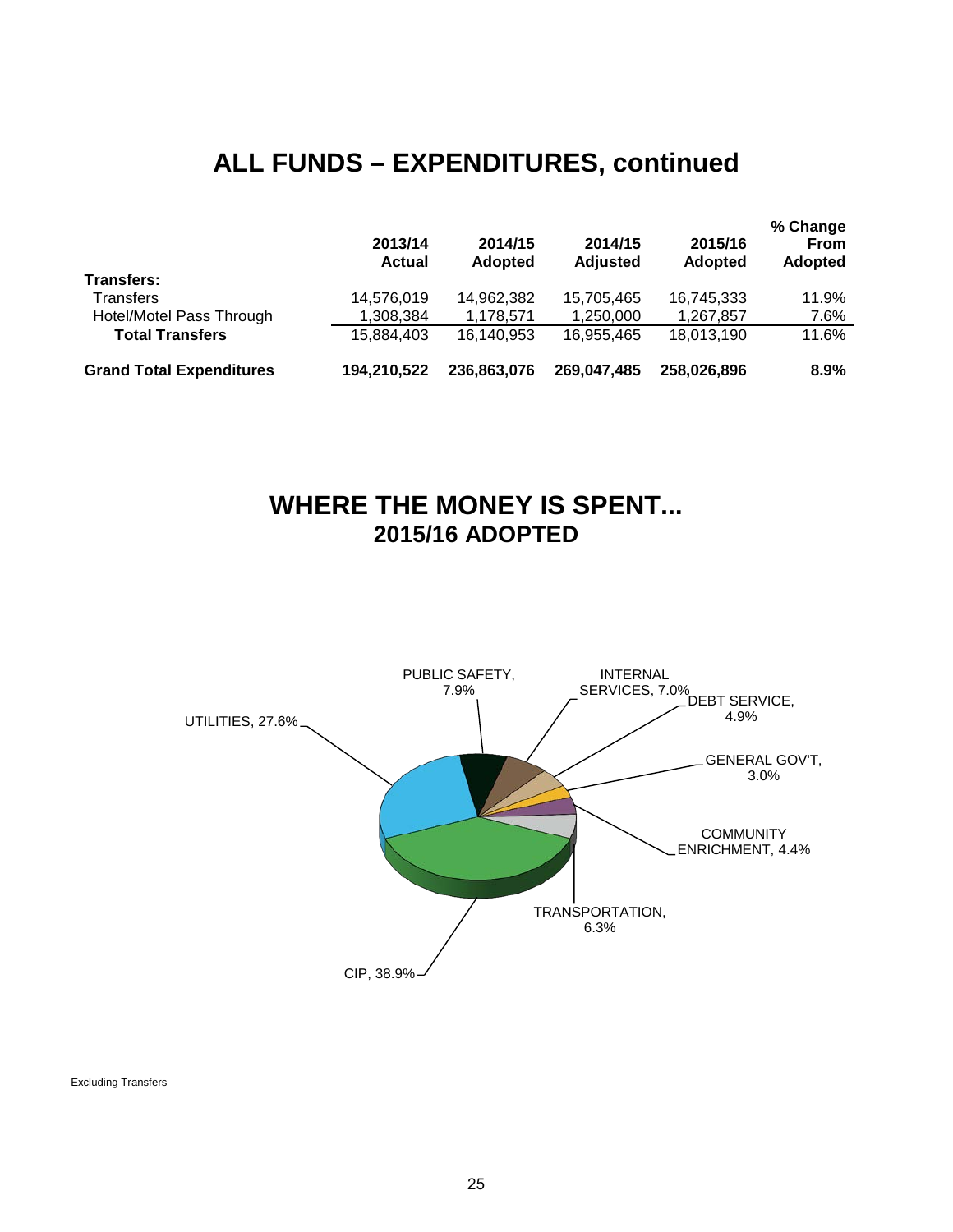### **ALL FUNDS – EXPENDITURES BY CATEGORY**

|                                                      | 2013/14<br><b>Actual</b> | 2014/15<br><b>Adopted</b> | 2014/15<br><b>Adjusted</b> | 2015/16<br><b>Adopted</b> | % Change<br><b>From</b><br><b>Adopted</b> |
|------------------------------------------------------|--------------------------|---------------------------|----------------------------|---------------------------|-------------------------------------------|
| <b>Personal Services</b>                             | 51,784,508               | 54,627,441                | 54,342,129                 | 57,055,783                | 4.5%                                      |
| Contractual                                          | 49,315,824               | 42,985,607                | 45,166,915                 | 48,790,563                | 13.5%                                     |
| Commodities                                          | 21,526,851               | 24,393,680                | 23,603,869                 | 19,820,031                | $-18.8%$                                  |
| Capital                                              | 38,514,059               | 81,949,246                | 111,544,992                | 94,615,859                | 15.5%                                     |
| Debt                                                 | 10,232,900               | 9,800,973                 | 10,097,874                 | 11,793,730                | 20.3%                                     |
| Other (Refunds,<br>Insurance Claims, etc)            | 6,951,977                | 6,965,176                 | 7,336,241                  | 7,937,740                 | 14.0%                                     |
| <b>Total Expenditures</b><br><b>Before Transfers</b> | 178,326,119              | 220,722,123               | 252,092,020                | 240,013,706               | 8.7%                                      |
| Transfers                                            | 15,884,403               | 16,140,953                | 16,955,465                 | 18,013,190                | 11.6%                                     |
| <b>Total Expenditures</b>                            | 194,210,522              | 236,863,076               | 269,047,485                | 258,026,896               | 8.9%                                      |

### **BREAKDOWN BY MAJOR EXPENSE CATEGORY 2015/16 ADOPTED**



Excluding Transfers